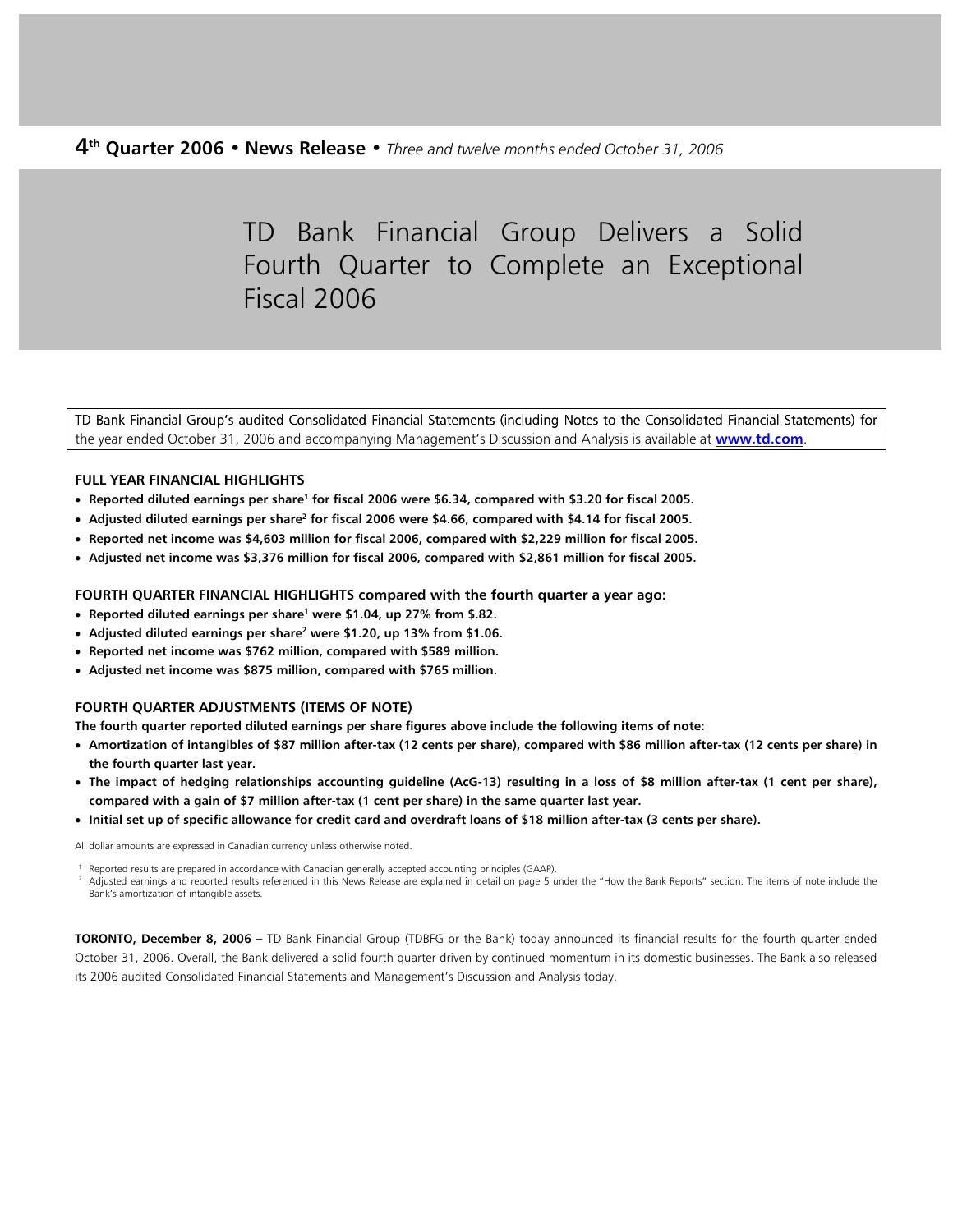"Our solid overall fourth quarter rounded out an exceptional financial performance for TDBFG in 2006," said Ed Clark, TD Bank Financial Group President and Chief Executive Officer. "This quarter's results were a clear example of how we have been executing on our strategies all year. In 2006, we focused on building and enhancing TD's strong domestic businesses while making strategic investments in our U.S. growth platform through TD Banknorth and TD Ameritrade. We did just that while delivering great returns for our shareholders," Clark added.

#### **FOURTH QUARTER BUSINESS SEGMENT PERFORMANCE**

#### **Canadian Personal and Commercial Banking**

TD Canada Trust posted a strong quarter with earnings up 13%, compared with the fourth quarter last year. Strong volumes and customer growth in real estate secured lending, personal deposits and business deposits, contributed to Canadian Personal and Commercial Banking's broad-based earnings strength in the quarter.

 TD Canada Trust opened 24 new branches during the quarter to increase sales capacity and customer growth across its personal, small business and commercial banking segments. The fourth quarter also saw TD Canada Trust recognized for being #1 in overall quality of customer service in Canada by the Synovate survey, and #1 in customer satisfaction in Canada by J.D. Power and Associates.

 "2006 was a stand out year for TD Canada Trust on several fronts," said Clark. "In addition to generating record earnings, we opened more new branches to better serve our customers. We also successfully upgraded our network of Automated Banking Machines to provide our customers with more personalized service options and enhanced security protection. Our customers clearly felt our efforts made a difference this year, naming us as the industry leader in customer service in Canada, as well as one of the country's most trusted and respected brands," added Clark.

#### **Wealth Management**

Wealth Management, including the Bank's equity share in TD Ameritrade, produced a solid quarter, with a 9% increase in earnings, compared with the fourth quarter of 2005. The quarter saw TD Wealth Management generate continued growth in volumes, new assets and new clients across its discount brokerage, mutual funds, and advice channels. TD Ameritrade delivered a solid earnings performance that translated into a net income contribution of \$53 million to the Bank's Wealth Management segment in the quarter.

 In 2006, Canadian Wealth Management successfully launched its Discount Brokerage active trader platform and increased its client-facing advisors by 145, surpassing its target of 130.

 "For the full year, Canadian Wealth Management saw record results from all of its business lines, delivering strong double-digit earnings growth for the fourth consecutive year in a row," said Clark. "This success resulted in some very tangible outcomes including TD Mutual Funds moving into fourth place among all our mutual fund peers in Canada, up two spots from last year. Overall, our wealth management businesses, including TD Ameritrade, continue to represent excellent growth potential for the future," added Clark.

#### **U.S. Personal and Commercial Banking**

TDBFG's U.S. Personal and Commercial Banking segment through TD Banknorth earned \$63 million in the fourth quarter. While TD Banknorth's asset quality remained solid, earnings continued to be impacted by a challenging U.S. operating environment and intense competition for high-quality loans and deposits.

 Subsequent to the quarter, TD and TD Banknorth entered into a definitive merger agreement providing for the acquisition by TD of all of the outstanding shares of common stock of TD Banknorth not currently owned by TD. Upon completion of the going-private transaction, subject to shareholder and regulatory approval, TD Banknorth will become a wholly-owned subsidiary of TD Bank Financial Group.

 In 2006, TD Banknorth completed the acquisition of Hudson United Bancorp, which was primarily responsible for year-over-year earnings growth in TDBFG's U.S. Personal and Commercial Banking segment. The ongoing integration of Hudson continues to progress well.

 "I'm confident the TD Banknorth team is taking all the right steps to maintain their strong market position and adjust to the current operating environment," said Clark. "Several key initiatives focused on process improvement, pricing strategies and enhancing the branch network are underway to deliver benefits next year. We remain committed to growing and improving TD Banknorth for the future," he added.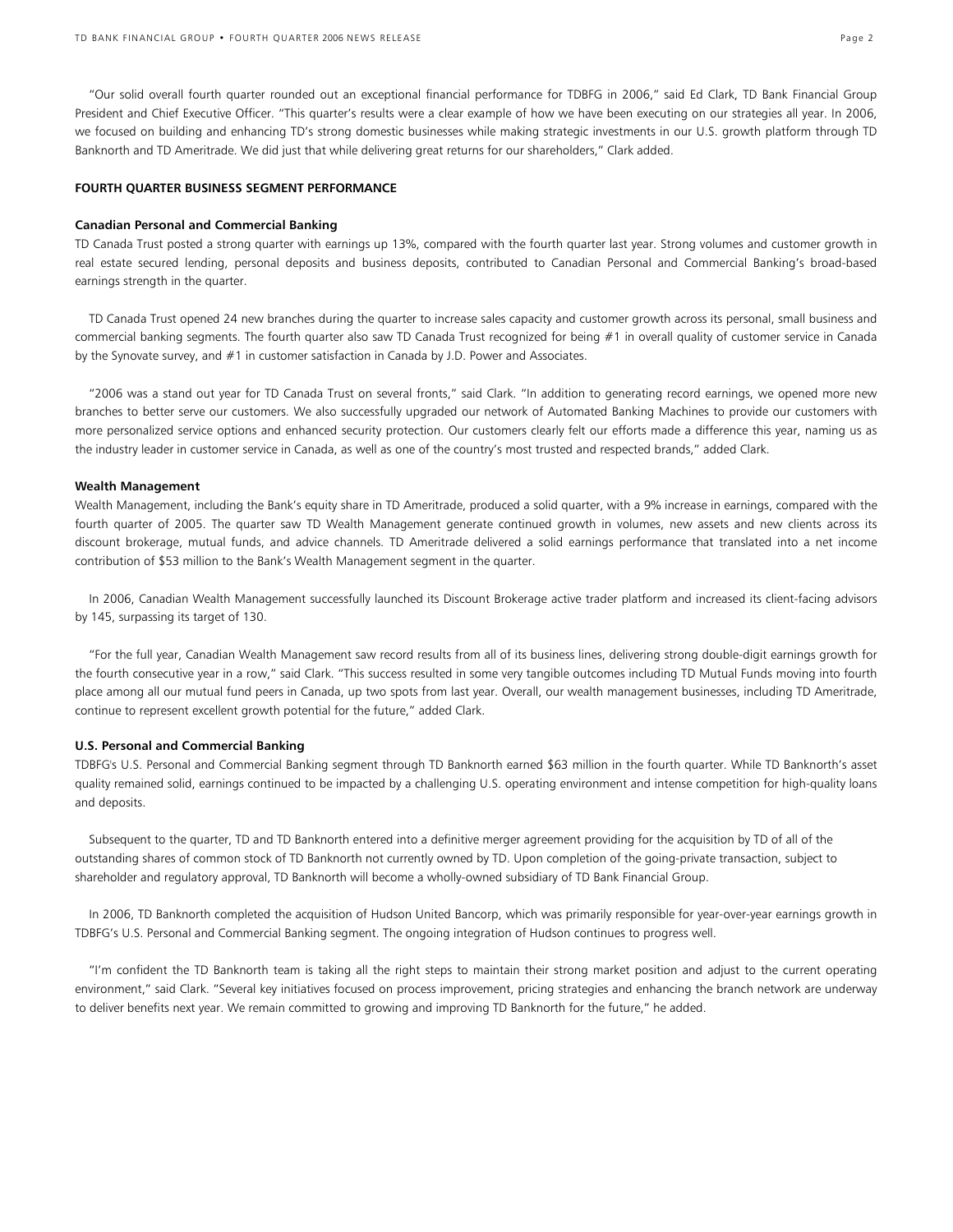#### **Wholesale Banking**

Wholesale Banking posted solid fourth quarter earnings with key contributions coming from its investment banking business and equity investments portfolio. Earnings in the quarter increased to \$146 million, an increase of 27%, compared with adjusted earnings in fourth quarter of 2005.

 On a full year basis, Wholesale Banking contributed strong earnings to the Bank, led by its domestic franchise business, foreign exchange and energy trading businesses and robust securities gains.

 "Looking at 2006, our Wholesale Bank showed very strong broad-based results across all its businesses and we made significant progress towards building out a top three dealer in Canada. We successfully completed the exit of the global structured products businesses without sacrificing growth, a testament to the strength of our ongoing domestic businesses," said Clark.

#### **Conclusion**

"A solid showing in our fourth quarter closed out another great year for TDBFG," said Clark. "2006 was defined by our powerful Canadian retail franchise and a repositioned Wholesale Bank, coupled with a U.S. growth platform with tremendous potential. I have every confidence the underlying strength of our businesses will continue to deliver shareholder value in both the short and long term," Clark added.

"We did exactly what we said we would do in 2006 while exceeding our goal of consistently growing earnings per share between 7 to 10 percent. I'm extremely proud of our dedicated team of employees who delivered outstanding customer service across all our businesses again this year. It's their passion that continues to drive our success," Clark concluded.

## **CAUTION REGARDING FORWARD-LOOKING STATEMENTS**

From time to time, the Bank makes written and oral forward-looking statements, including in this press release, in other filings with Canadian regulators or the U.S. Securities and Exchange Commission (SEC), and in other communications. All such statements are made pursuant to the "safe harbour" provisions of the U.S. Private Securities Litigation Reform Act of 1995 and applicable Canadian securities legislation. Forward-looking statements include, among others, statements regarding the Bank's objectives and targets for 2007 and beyond, and strategies to achieve them, the outlook for the Bank's business lines, and the Bank's anticipated financial performance. The economic assumptions for 2007 for each of our business segments are set out in the 2006 Management's Discussion and Analysis under the headings "Economic Outlook" and "Business Outlook and Focus for 2007". Forward-looking statements are typically identified by words such as "believe", "expect", "anticipate", "intend", "estimate", "plan", "may" and "could". By their very nature, these statements require us to make assumptions and are subject to inherent risks and uncertainties, general and specific, which may cause actual results to differ materially from the expectations expressed in the forward-looking statements. Some of the factors that could cause such differences include: the credit, market, liquidity, interest rate, operational, reputational, insurance, strategic, foreign exchange, regulatory, legal and other risks discussed in the management discussion and analysis section in other regulatory filings made in Canada and with the SEC, including the Bank's 2006 Management's Discussion and Analysis; general business and economic conditions in Canada, the U.S. and other countries in which the Bank conducts business, as well as the effect of changes in monetary policy in those jurisdictions and changes in the foreign exchange rates for the currencies of those jurisdictions; the degree of competition in the markets in which the Bank operates, both from established competitors and new entrants; legislative and regulatory developments; the accuracy and completeness of information the Bank receives on customers and counterparties; the development and introduction of new products and services in markets; developing new distribution channels and realizing increased revenue from these channels; the Bank's ability to execute its integration, growth and acquisition strategies, including those of its subsidiaries, particularly in the U.S.; changes in accounting policies and methods the Bank uses to report its financial condition, including uncertainties associated with critical accounting assumptions and estimates; the effect of applying future accounting changes; global capital market activity; the Bank's ability to attract and retain key executives; reliance on third parties to provide components of the Bank's business infrastructure; technological changes; change in tax laws; unexpected judicial or regulatory proceedings; continued negative impact of the United States securities litigation environment; unexpected changes in consumer spending and saving habits; the possible impact on the Bank's businesses of international conflicts and terrorism; acts of God, such as earthquakes; the effects of disease or illness on local, national or international economies; the effects of disruptions to public infrastructure, such as transportation, communications, power or water supply; and management's ability to anticipate and manage the risks associated with these factors and execute the Bank's strategies. A substantial amount of the Bank's business involves making loans or otherwise committing resources to specific companies, industries or countries. Unforeseen events affecting such borrowers, industries or countries could have a material adverse effect on the Bank's financial results, businesses, financial condition or liquidity. The preceding list is not exhaustive of all possible factors. Other factors could also adversely affect the Bank's results. For more information, see the discussion starting on page 56 of the Bank's 2006 Management's Discussion and Analysis. All such factors should be considered carefully when making decisions with respect to the Bank, and undue reliance should not be placed on the Bank's forward-looking statements. The Bank does not undertake to update any forward-looking statements, whether written or oral, that may be made from time to time by or on its behalf.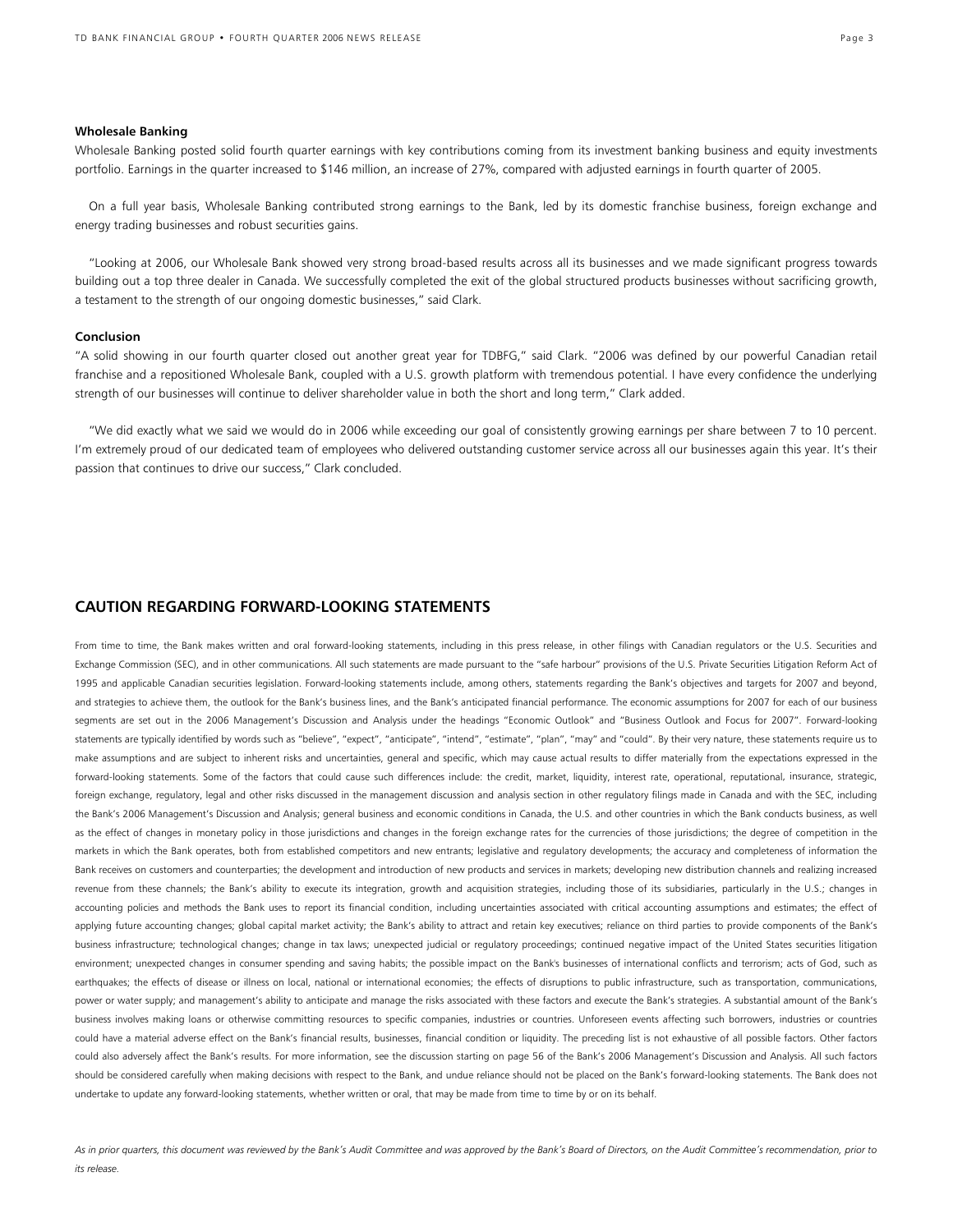# **ANALYSIS OF OPERATING PERFORMANCE**

This analysis of operating performance is presented to enable readers to assess material changes in the operational results of TD Bank Financial Group (the Bank) for the quarter ended October 31, 2006, compared with the corresponding periods. This analysis should be read in conjunction with our unaudited interim Consolidated Financial Statements included in this News Release and with our 2006 audited Consolidated Financial Statements. This analysis is dated December 7, 2006. Unless otherwise indicated, all amounts are expressed in Canadian dollars and have been primarily derived from the Bank's annual or interim Consolidated Financial Statements prepared in accordance with Canadian generally accepted accounting principles (GAAP). Certain comparative amounts have been restated to conform with the presentation adopted in the current period. Additional information relating to the Bank is on the Bank's website www.td.com, as well as on SEDAR at www.sedar.com.

# **FINANCIAL HIGHLIGHTS**

(unaudited)

|                                                         | For the three months ended |           |           | For the twelve months ended |           |
|---------------------------------------------------------|----------------------------|-----------|-----------|-----------------------------|-----------|
|                                                         | Oct. 31                    | July 31   | Oct.31    | Oct. 31                     | Oct. 31   |
| (millions of Canadian dollars, except as noted)         | 2006                       | 2006      | 2005      | 2006                        | 2005      |
| <b>Results of operations</b>                            |                            |           |           |                             |           |
| Total revenues                                          | \$3,294                    | \$3,288   | \$3,083   | \$13,104                    | \$11,897  |
| Dilution gain (loss), net                               |                            |           |           | 1,559                       |           |
| Provision for credit losses                             | 170                        | 109       | (15)      | 409                         | 55        |
| Non-interest expenses                                   | 2,187                      | 2,147     | 2,203     | 8,727                       | 8,782     |
| Net income - reported                                   | 762                        | 796       | 589       | 4,603                       | 2,229     |
| Net income $-$ adjusted <sup>1</sup>                    | 875                        | 886       | 765       | 3,376                       | 2,861     |
| Economic profit <sup>2</sup>                            | 326                        | 347       | 279       | 1,309                       | 1,062     |
| Return on common equity - reported                      | 15.7%                      | 16.8%     | 14.8%     | 25.5%                       | 15.3%     |
| Return on invested capital <sup>2</sup>                 | 15.2%                      | 15.7%     | 15.9%     | 15.6%                       | 16.1%     |
| <b>Financial position</b>                               |                            |           |           |                             |           |
| Total assets                                            | \$392,914                  | \$385,845 | \$365,210 | \$392,914                   | \$365,210 |
| Total risk-weighted assets                              | 141,879                    | 139,141   | 129,982   | 141,879                     | 129,982   |
| Total shareholders' equity                              | 19,632                     | 19,427    | 15,866    | 19,632                      | 15,866    |
| <b>Financial ratios – reported</b> (percent)            |                            |           |           |                             |           |
| Efficiency ratio                                        | 66.4%                      | 65.3%     | 71.5%     | 59.5%                       | 73.8%     |
| Tier 1 capital to risk-weighted assets                  | 12.0                       | 12.1      | 10.1      | 12.0                        | 10.1      |
| Tangible common equity as a % of risk-weighted assets   | 9.1                        | 9.1       | 7.4       | 9.1                         | 7.4       |
| Provision for credit losses as a % of net average loans | .40                        | .26       | (.04)     | .25                         | .04       |
| Common share information - reported (Canadian dollars)  |                            |           |           |                             |           |
| Per share                                               |                            |           |           |                             |           |
| Basic earnings                                          | \$1.05                     | \$1.10    | \$.83     | \$6.39                      | \$3.22    |
| Diluted earnings                                        | 1.04                       | 1.09      | .82       | 6.34                        | 3.20      |
| <b>Dividends</b>                                        | .48                        | .44       | 0.42      | 1.78                        | 1.58      |
| Book value                                              | 26.77                      | 26.36     | 22.29     | 26.77                       | 22.29     |
| Closing share price                                     | 65.10                      | 57.75     | 55.70     | 65.10                       | 55.70     |
| Shares outstanding (millions)                           |                            |           |           |                             |           |
| Average basic                                           | 719.7                      | 719.1     | 710.0     | 716.8                       | 691.3     |
| Average diluted                                         | 726.0                      | 724.7     | 716.1     | 723.0                       | 696.9     |
| End of period                                           | 717.4                      | 720.8     | 711.8     | 717.4                       | 711.8     |
| Market capitalization (billions of Canadian dollars)    | \$46.7                     | \$41.6    | \$39.6    | \$46.7                      | \$39.6    |
| Dividend yield                                          | 2.8%                       | 2.9%      | 2.8%      | 2.9%                        | 3.0%      |
| Dividend payout ratio                                   | 45.8%                      | 40.0%     | 50.6%     | 27.9%                       | 49.3%     |
| Price to earnings multiple                              | 10.3                       | 9.4       | 17.4      | 10.3                        | 17.4      |
| Common share information - adjusted (Canadian dollars)  |                            |           |           |                             |           |
| Per share                                               |                            |           |           |                             |           |
| Basic earnings                                          | \$1.21                     | \$1.22    | \$1.08    | \$4.70                      | \$4.17    |
| Diluted earnings                                        | 1.20                       | 1.21      | 1.06      | 4.66                        | 4.14      |
| Dividend payout ratio                                   | 39.9%                      | 35.9%     | 39.0%     | 38.1%                       | 38.4%     |
| Price to earnings multiple                              | 14.0                       | 12.8      | 13.5      | 14.0                        | 13.5      |

<sup>1</sup> Adjusted earnings and reported results are explained in detail on page 5 under the "How the Bank Reports" section.

<sup>2</sup> Economic profit and return on invested capital are adjusted measures and are explained in detail on page 7 under the "Economic Profit and Return on Invested Capital" section.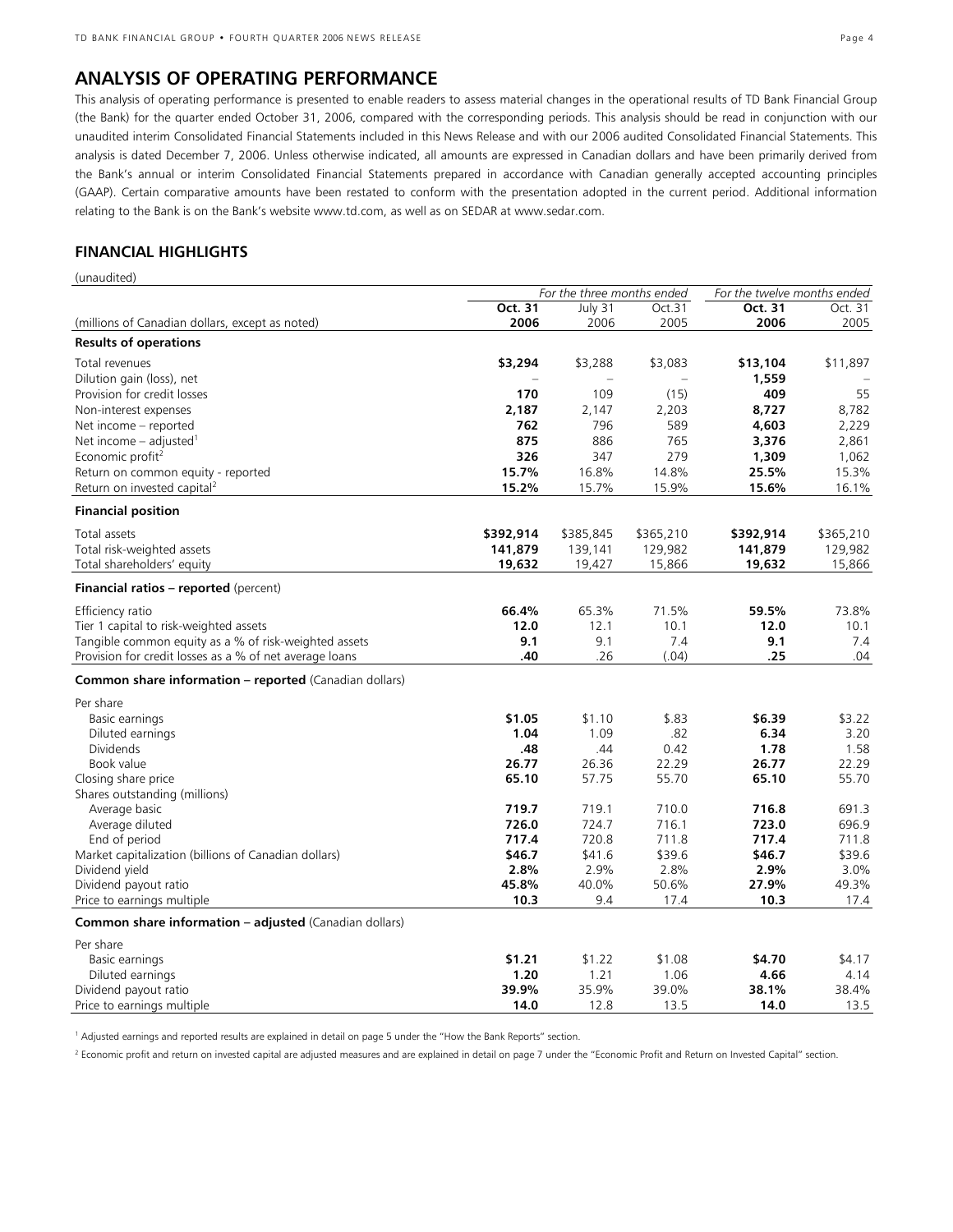## **HOW WE PERFORMED**

#### **How the Bank Reports**

The Bank's financial results, as presented on pages 11 to 14 of this News Release, are prepared in accordance with Canadian generally accepted accounting principles (GAAP). The Bank refers to results prepared in accordance with GAAP as "reported" results. The Bank also utilizes "adjusted" earnings to assess each of its businesses and to measure overall Bank performance. To arrive at adjusted earnings, the Bank removes "items of note", net of tax, from reported earnings. The items of note are listed in the tables below. The items of note relate to items which management does not believe are indicative of underlying business performance. The items of note include the Bank's amortization of intangible assets which primarily relate to the TD Banknorth Inc. (TD Banknorth) acquisition in March 2005, the acquisition of Hudson United Bancorp (Hudson) by TD Banknorth and the Canada Trust acquisition in 2000. The Bank believes that adjusted earnings provide the reader with a better understanding of how management views the Bank's performance. As explained, adjusted earnings are different from reported results determined in accordance with GAAP. Adjusted earnings and related terms used in this report are not defined terms under GAAP, and therefore, may not be comparable to similar terms used by other issuers. The tables below provide a reconciliation between the Bank's adjusted earnings and its reported results.

#### **Operating results - reported** (unaudited)

|                                                             |          | For the three months ended | For the twelve months ended |         |          |
|-------------------------------------------------------------|----------|----------------------------|-----------------------------|---------|----------|
|                                                             | Oct. 31  | July 31                    | Oct. 31                     | Oct. 31 | Oct. 31  |
| (millions of Canadian dollars)                              | 2006     | 2006                       | 2005                        | 2006    | 2005     |
| Net interest income                                         | \$1,714  | \$1,623                    | \$1,641                     | \$6,371 | \$6,008  |
| Other income                                                | 1,580    | 1,665                      | 1,442                       | 6,733   | 5,889    |
| Total revenues                                              | 3,294    | 3,288                      | 3,083                       | 13,104  | 11,897   |
| Dilution gain (loss), net                                   |          |                            |                             | 1,559   |          |
| (Provision for) reversal of credit losses                   | (170)    | (109)                      | 15                          | (409)   | (55)     |
| Non-interest expenses                                       | (2, 187) | (2, 147)                   | (2,203)                     | (8,727) | (8, 782) |
| Income before provision for income taxes,                   |          |                            |                             |         |          |
| non-controlling interests in subsidiaries and equity in net |          |                            |                             |         |          |
| income of associated company                                | 937      | 1,032                      | 895                         | 5,527   | 3,060    |
| Provision for income taxes                                  | (175)    | (235)                      | (253)                       | (874)   | (699)    |
| Non-controlling interests, net of tax                       | (48)     | (52)                       | (53)                        | (184)   | (132)    |
| Equity in net income of associated company, net of tax      | 48       | 51                         |                             | 134     |          |
| Net income - reported                                       | 762      | 796                        | 589                         | 4,603   | 2,229    |
| Preferred dividends                                         | (5)      | (6)                        |                             | (22)    |          |
| Net income available to common shareholders – reported      | \$757    | \$790                      | \$589                       | \$4,581 | \$2,229  |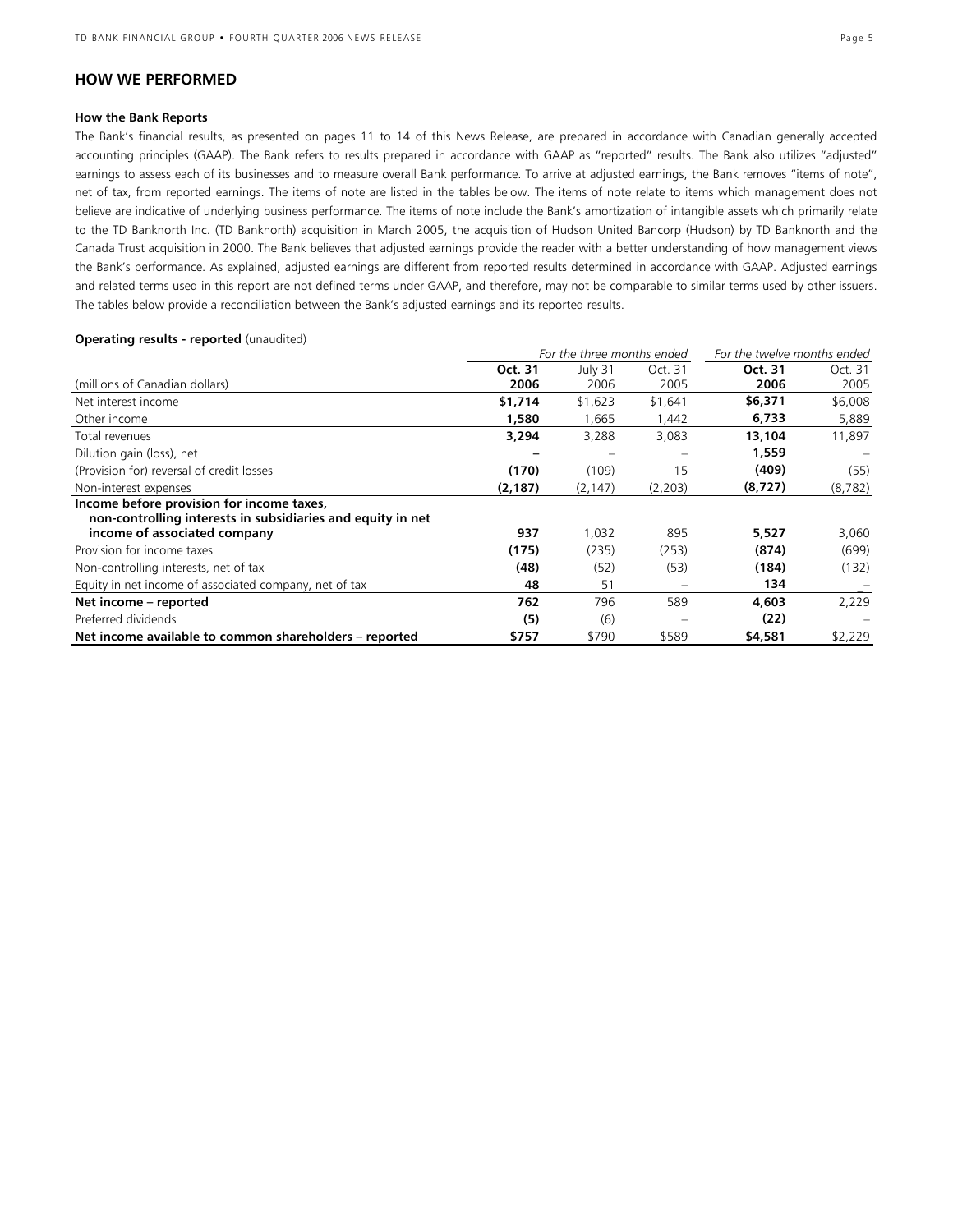**Adjusted net income to reported results** 

| Aujusted Het Income to reported results<br>Operating results - adjusted  |                          | For the three months ended | For the twelve months ended <sup>2</sup> |          |           |
|--------------------------------------------------------------------------|--------------------------|----------------------------|------------------------------------------|----------|-----------|
|                                                                          | Oct. 31                  | July 31                    | Oct. 31                                  | Oct. 31  | Oct. 31   |
| (millions of Canadian dollars)                                           | 2006                     | 2006                       | 2005                                     | 2006     | 2005      |
| Net interest income <sup>3</sup>                                         | \$1,714                  | \$1,623                    | \$1,654                                  | \$6,371  | \$6,021   |
| Other income <sup>4</sup>                                                | 1,592                    | 1,673                      | 1,539                                    | 6,774    | 6,015     |
| Total revenues                                                           | 3,306                    | 3,296                      | 3,193                                    | 13,145   | 12,036    |
| Provision for credit losses <sup>5</sup>                                 | (142)                    | (109)                      | (94)                                     | (441)    | (319)     |
| Non-interest expenses <sup>6</sup>                                       | (2,061)                  | (2,021)                    | (2,062)                                  | (8, 172) | (7, 825)  |
| Income before provision for income taxes,                                |                          |                            |                                          |          |           |
| non-controlling interests in subsidiaries and equity in net              |                          |                            |                                          |          |           |
| income of associated company                                             | 1.103                    | 1,166                      | 1,037                                    | 4,532    | 3,892     |
| Provision for income taxes <sup>7</sup>                                  | (236)                    | (283)                      | (219)                                    | (1, 107) | (899)     |
| Non-controlling interests, net of tax <sup>8</sup>                       | (52)                     | (57)                       | (53)                                     | (211)    | (132)     |
| Equity in net income of associated company, net of tax                   | 60                       | 60                         |                                          | 162      |           |
| Net income - adjusted                                                    | 875                      | 886                        | 765                                      | 3,376    | 2,861     |
| Preferred dividends                                                      | (5)                      | (6)                        |                                          | (22)     |           |
| Net income available to common shareholders - adjusted                   | \$870                    | \$880                      | \$765                                    | \$3,354  | \$2,861   |
| Items of note affecting net income, net of income taxes                  |                          |                            |                                          |          |           |
| Amortization of intangibles                                              | $$^{(87)}$               | \$(61)                     | $$^{(86)}$                               | \$(316)  | $$$ (354) |
| Dilution gain on Ameritrade transaction, net of costs                    |                          |                            |                                          | 1,665    |           |
| Dilution loss on the acquisition of Hudson by TD Banknorth               |                          |                            |                                          | (72)     |           |
| Balance sheet restructuring charge in TD Banknorth                       |                          |                            |                                          | (19)     |           |
| Wholesale Banking restructuring charge                                   |                          |                            | (4)                                      | (35)     | (29)      |
| Hedging impact due to AcG-13                                             | (8)                      | (5)                        | 7                                        | 7        | 17        |
| General allowance release                                                |                          |                            |                                          | 39       | 23        |
| Non-core portfolio loan loss recoveries (sectoral related)               |                          |                            | 60                                       |          | 127       |
| Loss on structured derivative portfolios                                 |                          | -                          | (70)                                     |          | (100)     |
| Tax charge related to reorganizations                                    |                          | $\overline{\phantom{m}}$   | (138)                                    |          | (163)     |
| Other tax items                                                          |                          | (24)                       | 68                                       | (24)     | 98        |
| Preferred share redemption                                               |                          | $\equiv$                   | (13)                                     |          | (13)      |
| Initial set up of specific allowance for credit card and overdraft loans | (18)                     |                            | $\qquad \qquad -$                        | (18)     |           |
| Litigation charge                                                        | $\overline{\phantom{0}}$ | $\qquad \qquad -$          | $\equiv$                                 |          | (238)     |
| <b>Total items of note</b>                                               | (113)                    | (90)                       | (176)                                    | 1,227    | (632)     |
| Net income available to common shareholders - reported                   | \$757                    | \$790                      | \$589                                    | \$4,581  | \$2,229   |

#### **Reconciliation of reported earnings per share (EPS) to adjusted EPS9** (unaudited)

|                                                | For the three months ended | For the twelve months ended |         |         |         |
|------------------------------------------------|----------------------------|-----------------------------|---------|---------|---------|
|                                                | Oct. 31                    | July 31                     | Oct. 31 | Oct. 31 | Oct. 31 |
| (Canadian dollars)                             | 2006                       | 2006                        | 2005    | 2006    | 2005    |
|                                                |                            |                             |         |         |         |
| Diluted – reported                             | \$1.04                     | \$1.09                      | \$.82   | \$6.34  | \$3.20  |
| Items of note affecting income (as above)      | .16                        | .12                         | .24     | (1.70)  | .91     |
| Items of note affecting EPS only <sup>10</sup> |                            |                             |         | .02     | .03     |
| Diluted – adjusted                             | \$1.20                     | \$1.21                      | \$1.06  | \$4.66  | \$4.14  |
| Basic – reported                               | \$1.05                     | \$1.10                      | \$.83   | \$6.39  | \$3.22  |

<sup>1.</sup> Certain comparative amounts have been restated to conform to the presentation adopted in the current period.<br><sup>2.</sup> Items of note in addition to those included in the fourth quarter of 2006 are as follows: first quarter recoveries (sectoral related)-\$20 million; the impact of hedging relationships accounting guideline (AcG-13) resulting in a loss of \$11 million; and \$23 million relating to general allowance release; *first quarter 2006* – amortization of intangibles-\$82 million; dilution gain of \$1.67 billion (U.S.\$1.45 billion) on the Ameritrade transaction net of costs; dilution loss of \$72 million on the acquisition of Hudson by TD Banknorth; the Bank's share of TD Banknorth's balance sheet restructuring charge of \$19 million (U.S.\$16 million); restructuring charge in connection with the previously announced decision to reposition the Bank's global structured products businesses of \$35 million; the impact of hedging relationships accounting guideline (AcG-13) resulting in a gain of \$10 million; *second quarter 2005* – amortization of intangibles-\$90 million; restructuring charge in connection with the Bank's global structured products businesses of \$15 million; the impact of hedging relationships accounting guideline (AcG-13) resulting in a gain of \$33 million; other tax items related to an internal restructuring tax charge of \$25 million; non-core portfolio loss recoveriers-\$24 million; *second quarter 2006* – amortization of intangibles-\$86 million; a reduction to the TD Ameritrade dilution gain of \$5 million; the impact of hedging relationships accounting quideline (AcG-13) resulting in a gain of \$10 million; general loss provision release-\$39 million; *third quarter 2005* – amortization of intangibles-\$91 million; restructuring charge of \$10 million in connection with the repositioning of the Bank's global structured products in Wholesale Banking; the impact of hedging relationships accounting guideline (AcG-13) resulting in a loss of \$12 million; a tax benefit of \$30 million as a result of a higher tax rate applied to the future tax asset related to specific provisions; specific non-core portfolio loan loss recoveries (sectoral related) of \$23 million; loss of \$30 million in exiting a portfolio within the Bank's global structured products businesses; \$238 million loss due to litigation charges; *third quarter 2006* – amortization of intangibles-\$61 million; the impact of hedging relationships accounting guideline (AcG-13) resulting in a loss of \$5 million; a tax loss of \$24 million as a result of a higher tax rate applied to the future tax asset related to specific provisions; *fourth quarter 2005* – amortization of intangibles-\$86 million; the impact of a \$138 million tax charge related to the TD Waterhouse reorganization which precedes the transaction with Ameritrade; favourable tax items of \$68 million, which includes the impact of a recent court decision; non-core portfolio loan loss recoveries (sectoral related)-\$60 million; two charges in connection with the previously announced decision to reposition the Bank's global structured products businesses: a loss of \$70 million due to a reduction in the estimated value and the exit of certain structured derivative portfolios and a restructuring charge of \$4 million; preferred share redemption premium<br>resulting in a charge of \$13 million; the impa

Adjusted net interest income excludes the following items of note: fourth quarter 2005 - \$13 million loss on preferred share redemption.<br>Adjusted other income excludes the following items of note: fourth quarter - 2006 \$12 hedging impact due to AcG-13; *fourth quarter 2005* – \$10 million gain on hedging impact due to AcG-13 and \$107 million loss on structured derivative portfolios. For a

reconciliation of full year adjusted other income, see 2006 Management's Discussion and Analysis.<br>Adjusted provision for credit losses excludes the following items of note: *fourth quarter 2006* – \$28 million initial set u *fourth quarter 2005* – \$109 million non-core portfolio loan loss recoveries (sectoral related). For a reconciliation of full year adjusted provision for credit losses, see 2006 Management's Discussion and Analysis.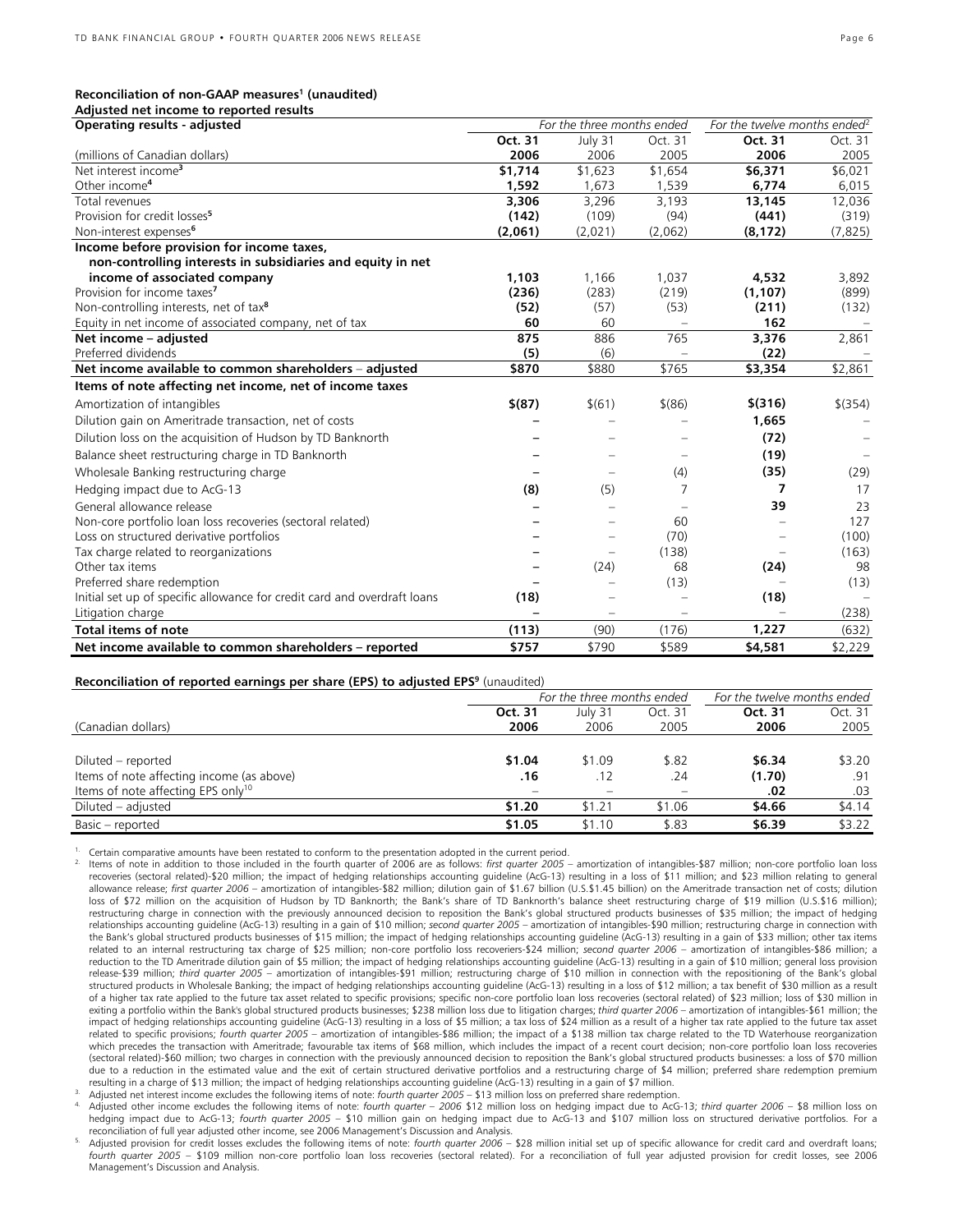- 6. Adjusted non-interest expenses excludes the following items of note: *fourth quarter 2006*  \$126 million amortization of intangibles; *third quarter 2006* \$126 million amortization of intangibles, *fourth quarter 2005* – \$135 million amortization of intangible and \$6 million restructuring charge. For a reconciliation of full year adjusted non-interest expenses, see
- 
- 2006 Management's Discussion and Analysis.<br>For reconciliation between reported and adjusted provision for income taxes, see the table below.<br>Adjusted non-controlling interests excludes the following items of note: *fourth*
- .between fiscal quarter ends. Only one month of TD Banknorth earnings were included in the third quarter while two months of funding costs and share issuance affected the quarter.<br><sup>10.</sup> Earnings per share (EPS) is computed controlling interests, see 2006 Management's Discussion and Analysis.<br><sup>9.</sup> Seco*nd quarter 2006 –* one-time adjustment for the impact of TD Ameritrade earnings, due to the one month lag between fiscal quarter ends. The res
- may not equal year-to-date EPS.

#### **Reconciliation of non-GAAP provision for income taxes**

|                                                                          |         | For the three months ended |         | For the twelve months ended |         |  |
|--------------------------------------------------------------------------|---------|----------------------------|---------|-----------------------------|---------|--|
|                                                                          | Oct. 31 | July 31                    | Oct. 31 | Oct. 31                     | Oct. 31 |  |
|                                                                          | 2006    | 2006                       | 2005    | 2006                        | 2005    |  |
| Provision for income taxes - reported                                    | \$175   | \$235                      | \$253   | \$874                       | \$699   |  |
| Increase (decrease) resulting from items of note:                        |         |                            |         |                             |         |  |
| Amortization of intangibles                                              | 47      | 69                         | 49      | 205                         | 192     |  |
| Dilution gain on Ameritrade, net of costs                                |         |                            |         | 34                          |         |  |
| Balance sheet restructuring charge in TD Banknorth                       |         |                            |         | 18                          | 14      |  |
| Wholesale Banking restructuring charge                                   |         |                            |         | 15                          |         |  |
| Hedging impact due to AcG-13                                             | 4       | 3                          | (3)     | (4)                         | (10)    |  |
| Tax charges related to reorganizations                                   |         |                            | (138)   |                             | (163)   |  |
| Other tax items                                                          |         | (24)                       | 68      | (24)                        | 98      |  |
| Loss on structured derivative portfolios                                 |         |                            | 37      |                             | 53      |  |
| Litigation charge                                                        |         |                            |         |                             | 130     |  |
| Non-core loan loss recoveries (sectoral related)                         |         |                            | (49)    |                             | (102)   |  |
| General allowance release                                                |         |                            |         | (21)                        | (12)    |  |
| Initial set up of specific allowance for credit card and overdraft loans | 10      |                            |         | 10                          |         |  |
| Tax effect – items of note                                               | 61      | 48                         | (34)    | 233                         | 200     |  |
| Provision for income taxes - adjusted                                    | \$236   | \$283                      | \$219   | 1,107                       | \$899   |  |

#### **Economic Profit and Return on Invested Capital**

The Bank utilizes economic profit as a tool to measure shareholder value creation. The Bank's goal is to achieve positive and growing economic profit.

Return on invested capital (ROIC) is a variation on the economic profit measure that is useful in comparison to the equity cost of capital. When ROIC exceeds the equity cost of capital, economic profit is positive. The Bank's goal is to maximize economic profit by achieving ROIC that exceeds the equity cost of capital.

Economic profit and ROIC are not defined terms under GAAP and, therefore, may not be comparable to similar terms used by other issuers. The following table reconciles between the Bank's economic profit, ROIC and adjusted net income. Adjusted net income and related terms are discussed in the "How the Bank Reports" section.

#### **Reconciliation of Economic Profit, Return on Invested Capital and Adjusted Net Income**

|                                                          |          | For the three months ended |          | For the twelve months ended |           |  |
|----------------------------------------------------------|----------|----------------------------|----------|-----------------------------|-----------|--|
|                                                          | Oct. 31  | July 31                    | Oct. 31  | Oct. 31                     | Oct. 31   |  |
|                                                          | 2006     | 2006                       | 2005     | 2006                        | 2005      |  |
| Average common equity                                    | \$19,069 | \$18,692                   | \$15,755 | \$17,983                    | \$14,600  |  |
| Average cumulative goodwill/intangible assets amortized, |          |                            |          |                             |           |  |
| net of income taxes                                      | 3,641    | 3,578                      | 3,348    | 3,540                       | 3,213     |  |
| Average invested capital                                 | \$22,710 | \$22,270                   | \$19,103 | \$21,523                    | \$17,813  |  |
| Rate charged for invested capital                        | 9.5%     | 9.5%                       | 10.1%    | 9.5%                        | 10.1%     |  |
| Charge for invested capital                              | \$(544)  | \$ (533)                   | \$(486)  | \$(2,045)                   | \$(1,799) |  |
| Net income available to common shareholders - reported   | 757      | 790                        | 589      | 4,581                       | 2,229     |  |
| Items of note impacting income, net of income taxes      | 113      | 90                         | 176      | (1,227)                     | 632       |  |
| Net income available to common shareholders - adjusted   | 870      | 880                        | 765      | 3,354                       | 2,861     |  |
| Economic profit                                          | \$326    | \$347                      | \$279    | \$1,309                     | \$1,062   |  |
| Return on invested capital                               | 15.2%    | 15.7%                      | 15.9%    | 15.6%                       | 16.1%     |  |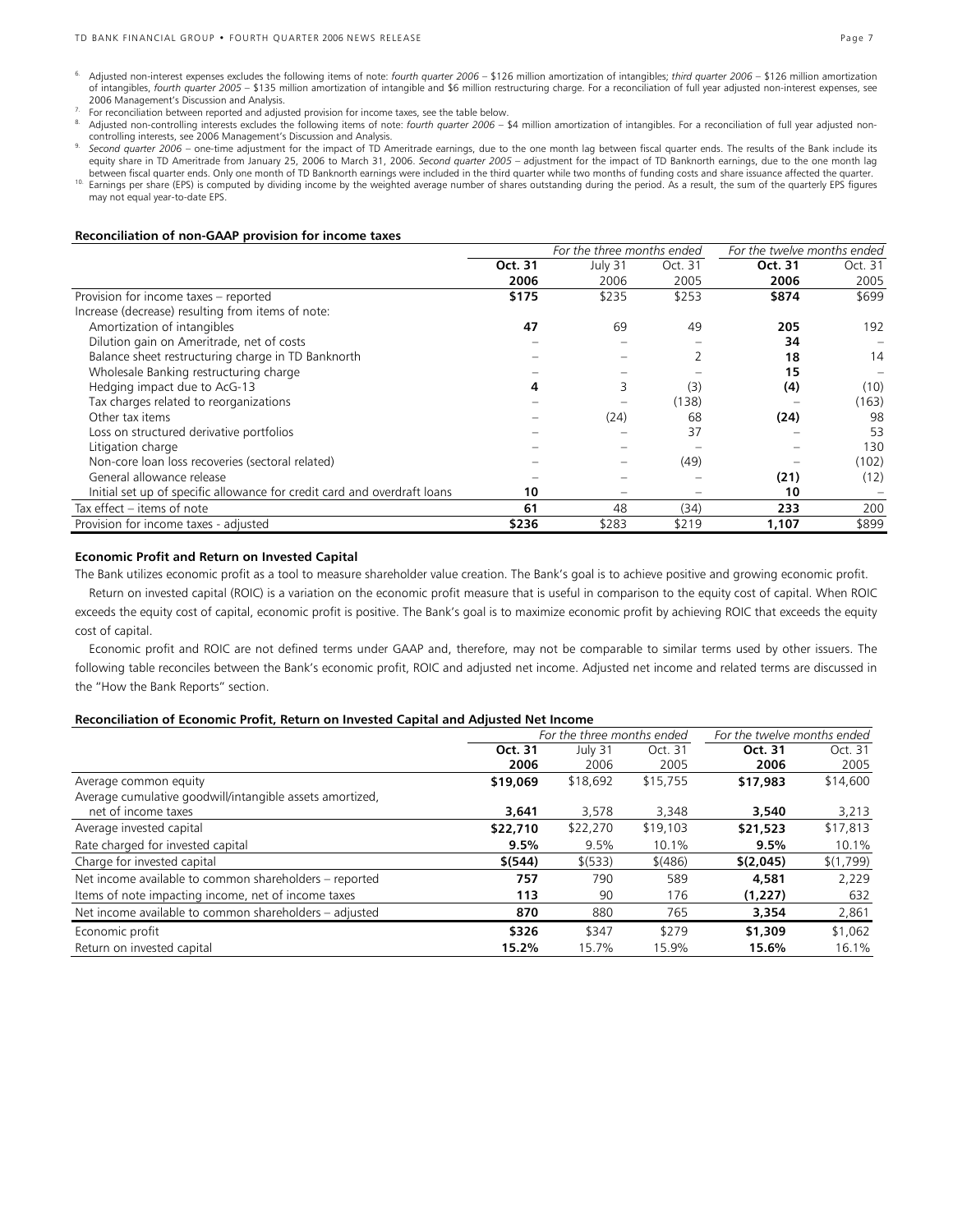## **HOW OUR BUSINESSES PERFORMED**

For management reporting purposes, the Bank's operations and activities are organized around the following operating business segments: Canadian Personal and Commercial Banking, U.S. Personal and Commercial Banking, Wholesale Banking and Wealth Management, including TD Ameritrade. Canadian Personal and Commercial Banking comprises the Bank's personal and business banking in Canada, as well as the Bank's global insurance operations (excluding the U.S.). Results of each business segment reflect revenues, expenses, assets and liabilities generated by the business in that segment. The Bank measures and evaluates the performance of each segment based on adjusted earnings where applicable, and for those segments the Bank notes that the measure is adjusted. For further details see the "How the Bank Reports" section on page 5. For information concerning the Bank's measures of economic profit and return on invested capital, see page 7. Segmented information also appears in Appendix A on page 15.

Net interest income, primarily within Wholesale Banking, is calculated on a taxable equivalent basis (TEB), which means that the value of non-taxable or tax-exempt income, including dividends, is adjusted to its equivalent before tax value. Using TEB allows the Bank to measure income from all securities and loans consistently and makes for more meaningful comparison of net interest income with similar institutions. The TEB adjustment reflected primarily in the Wholesale Banking segment's results is eliminated in the Corporate segment.

#### **Canadian Personal and Commercial Banking**

Canadian Personal and Commercial Banking net income for the fourth quarter was \$501 million, an increase of \$58 million, or 13%, from the same quarter last year and a decrease of \$23 million, or 4%, from the previous quarter. The annualized return on invested capital increased to 25% this quarter, compared with 23% a year ago but down 1% from the previous quarter. Economic profit grew by \$55 million, or 20%, compared with the same quarter last year and decreased by \$26 million, or 7%, compared with the previous quarter.

Revenue grew by \$219 million, or 13%, compared with the same quarter last year and increased by \$19 million, or 1%, from last quarter. Volume growth across most banking products accounted for the majority of the quarter-over-quarter revenue growth and a significant portion of year-overyear growth. Net interest income also increased year-over-year from margin improvements in personal deposits, benefiting from higher interest rates, and personal lending due to the acquisition of VFC. Margin on average earning assets increased by 11 basis points (bps) from 2.96% to 3.07% when compared with the same quarter last year. Growth in deposit and credit fee income also contributed significantly to year-over-year growth in part due to competitive repricing initiatives in both Personal and Business deposits and strong growth in new chequing and credit card accounts.

Compared with the same quarter last year, real estate secured lending volume (including securitizations) grew by \$12 billion or 10%, personal deposit volume grew by \$6 billion or 6%, and consumer loans grew by \$2 billion or 8%. Business deposits grew by \$3 billion or 9%, and business loans and acceptances increased by \$1 billion or 8%. Gross originated insurance premiums grew by \$56 million or 11%. As at the end of August 2006, personal deposit market share was 21.7%, up 0.2%, compared with last year and last quarter. Personal lending market share was 20.1%, unchanged from last year and last quarter. Small business lending (credit limits of less than \$250,000) market share as at the end of June 2006, was 17.5%, up 1.0% from last year, but down 0.1% from last quarter.

Expenses increased by \$100 million, or 10%, compared with the same quarter last year and \$29 million, or 3%, from previous quarter. Higher employee compensation, business volume-related expenses, severance and continued investment in infrastructure and operational efficiencies were the main factors contributing to the expense increases. The full time equivalent (FTE) staffing levels increased by 266, or 1%, as compared with the same quarter last year, predominantly due to the addition of VFC. A 3% positive spread between revenue and expense growth resulted in a 1.2% improvement in the efficiency ratio from the same quarter last year to 54.8%. Efficiency ratio increased by 0.9% from the prior quarter.

Provision for credit losses for the quarter increased by \$35 million, or 36%, compared with the same quarter last year and by \$28 million, or 27%, from the previous quarter. Personal provision for credit losses of \$114 million was \$22 million higher than the same quarter last year and \$15 million higher quarter-over-quarter, primarily due to higher write-offs and underlying credit card volume growth. Business banking provision for credit losses of \$18 million increased \$13 million over same quarter last year and quarter-over-quarter, primarily due to lower net reversals and recoveries, including lower agricultural reversals. Annualized provision for credit losses as a percentage of credit volume was 0.31%, an increase of 0.06% from the same quarter last year and from prior quarter.

#### **U.S. Personal and Commercial Banking**

U.S. Personal and Commercial Banking net income for the fourth quarter was \$63 million, the annualized return on invested capital was 4.2% and the economic loss was \$70 million. Net income declined by \$6 million from the fourth quarter of 2005 and by \$5 million from the prior quarter, primarily due to lower net interest income as a result of margin compression, and a stronger Canadian dollar relative to the U.S. dollar.

 Total revenues were \$478 million, compared with total revenues of \$417 million in last year's fourth quarter and \$484 million in the prior quarter. Lower net interest income as a result of margin compression reduced revenue this quarter, partially offsetting the increase in revenue due to the impact of the acquisition of Hudson, in comparison to last year, and driving the quarter-over-quarter decline in total revenue.

 Provision for credit losses was \$15 million, up \$8 million, compared with the same quarter last year and up \$5 million from prior quarter. Although asset quality remains very strong, charge-offs increased during the current quarter as net charge-offs over the previous several quarters were exceptionally low. Net impaired loans increased by \$3 million over the prior quarter. Net impaired loans as a percentage of total loans and leases was 0.36% at the end of the quarter, compared with 0.32% at the end of the fourth quarter of last year and 0.34% at the end of the prior quarter.

 Expenses were \$294 million, up \$78 million from last year and \$10 million over the prior quarter. The increase from last year relates primarily to the Hudson acquisition. The \$10 million increase over the prior quarter is primarily due to higher advertising costs related to the brand launch in new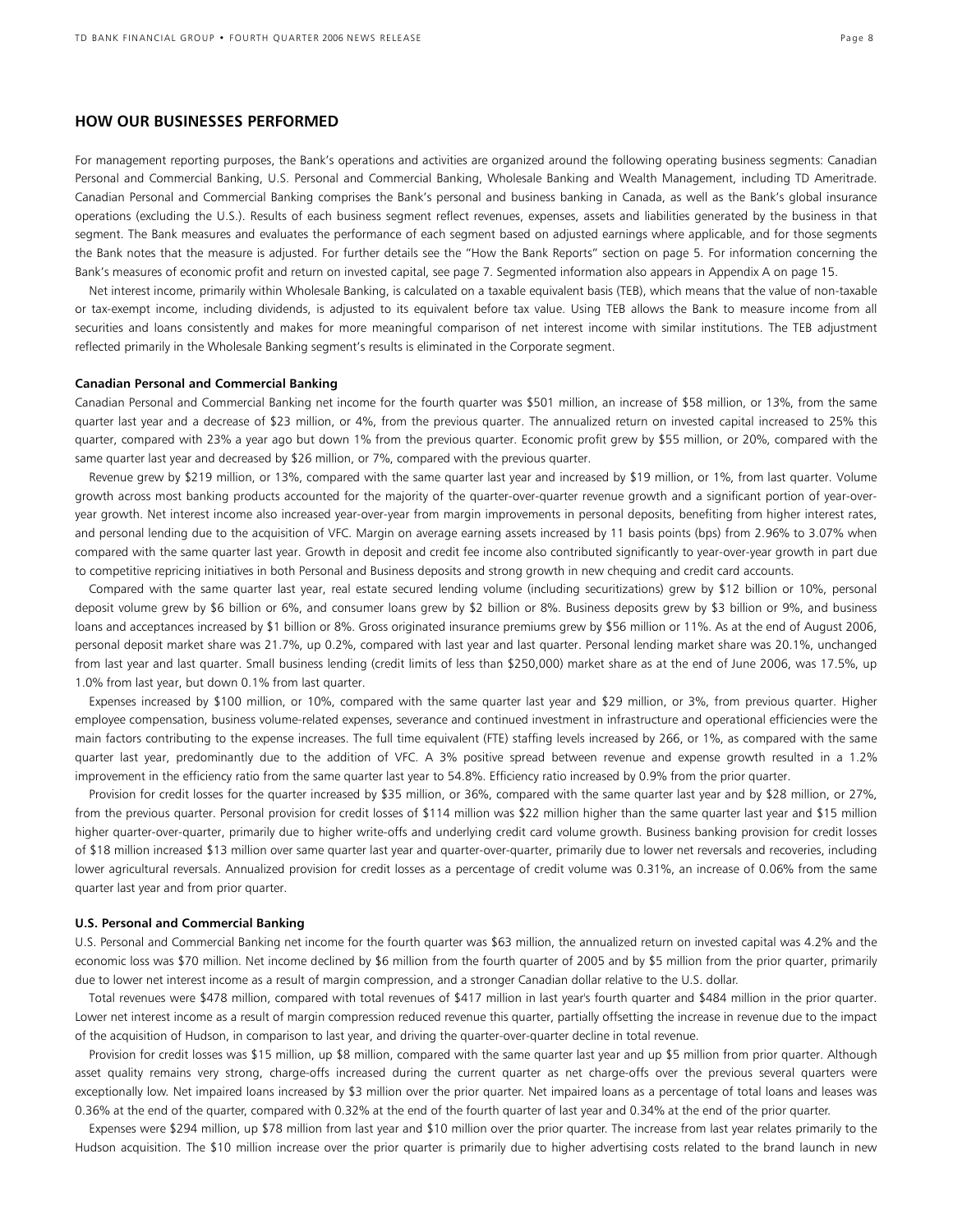markets and fall deposit campaigns, and higher equity compensation costs. The average FTE staffing level was 8,907 for the quarter, compared with 7,273 for the fourth quarter of last year and 9,129 in the prior quarter; the increase over last year was due largely to the Hudson acquisition, while the decline from the prior quarter was due to staff reductions after the Hudson systems were converted in May 2006 and efforts to improve efficiency. The efficiency ratio was 61.5%. The efficiency ratio was 51.8% for the fourth quarter of last year and 58.7% for the prior quarter.

#### **Wholesale Banking**

Wholesale Banking reported net income of \$146 million in the fourth quarter, \$105 million higher than the fourth quarter of last year and \$33 million lower than in the previous quarter. On an adjusted basis, net income this quarter was \$146 million, \$31 million higher than the fourth quarter of last year and \$33 million lower than the previous quarter. The annualized return on invested capital for the quarter was 24%, compared with 19% in the same quarter of last year and 29% in the previous quarter. Economic profit was \$74 million in the quarter, compared with \$38 million in the same quarter of last year and \$109 million in the previous quarter.

 Adjusted net income in the fourth quarter last year excluded the impact of a \$4 million after-tax restructuring charge (\$6 million before tax) and a \$70 million after-tax loss due to a reduction in the estimated value and the exit of certain structured derivative portfolios (\$107 million before tax). These noted adjustments relate to the repositioning of the global structured products businesses, which was announced in 2005. Repositioning of the global structured products businesses was complete as at October 31, 2006. There are no items of note affecting earnings in the current quarter.

 Wholesale Banking revenue is derived primarily from capital markets, investing and corporate lending activities. Revenue for the quarter was \$493 million, compared with \$371 million in the same quarter last year and \$583 million in the previous quarter. The capital markets businesses generate revenues from advisory, underwriting, trading, facilitation and execution services. Capital markets revenue increased from the same quarter last year on strong merger & acquisitions and loan syndication fees, offset somewhat by lower equity underwriting fees. Trading-related revenue was higher this quarter compared with the same quarter last year, which included a \$107 million loss related to a reduction in estimated value and the exit of certain structured derivatives portfolios. The decrease in capital markets revenue from the previous quarter is attributable to lower trading-related revenues in most of the trading portfolios. The equity investment portfolio delivered stronger security gains this quarter compared with the same quarter last year, but lower than the very strong security gains reported in the previous quarter. Corporate lending revenues were up compared to the same quarter last year on increased exposures but were flat to the previous quarter.

 Provision for credit losses comprises allowances for credit losses and accrual costs for credit protection. The change in the market value of the credit protection, in excess of the accrued cost, is reported in the Corporate segment. Provisions for credit losses were \$13 million in the quarter, compared with \$13 million in the same quarter of last year and \$15 million last quarter. The \$13 million provision in the quarter represented costs of credit protection.

Wholesale Banking continues to proactively manage its credit risk and currently holds \$2.9 billion in notional credit default swap protection, a decrease of \$0.3 billion from the same quarter last year, and up \$0.1 billion from the previous quarter. The decrease from last year is due to rebalancing within the protection portfolio coupled with strengthening of the Canadian dollar relative to the U.S. dollar, as most of the protection is denominated in U.S. currency.

 Expenses were \$293 million, a decrease of \$39 million, or 12%, compared with the same quarter last year, primarily due to lower payroll taxes, lower variable compensation and restructuring costs of \$6 million incurred last year in connection with the repositioning of the global structured products businesses. Expenses were \$10 million, or 3%, lower than the previous quarter, largely attributable to lower variable compensation.

 Overall, Wholesale Banking had a solid quarter, driven by strong investment banking revenues and security gains, offset somewhat by weakness in trading. With the repositioning of the global structured products businesses now complete, Wholesale Banking is well positioned to deliver more consistent earnings with less risk to better support TDBFG's strategic objectives.

#### **Wealth Management**

Wealth Management's net income for the quarter was \$148 million, an increase of \$12 million, or 9%, from the same quarter last year while decreasing \$4 million, or 3% quarter-over-quarter. Net income for the quarter included \$53 million equity share in TD Ameritrade, compared with net income from TD Waterhouse U.S.A. of \$51 million in the fourth quarter of 2005, which did not recur due to the sale of TD Waterhouse U.S.A. to Ameritrade on January 24, 2006. The annualized return on invested capital for the quarter was 16%, down 5% from the same quarter last year and down 2% from the previous quarter. Economic profit for the quarter was \$44 million, a decrease of \$14 million, or 24%, year-over-year and a decrease of \$15 million, or 25%, compared with the prior quarter.

 Total revenue for the quarter was \$504 million, a decrease of \$218 million, or 30%, from the same quarter last year and an increase of \$12 million, or 2%, from the prior quarter. Total revenue in the fourth quarter of last year included \$255 million from TD Waterhouse U.S.A., which did not recur in the current quarter due to the sale of TD Waterhouse U.S.A. to Ameritrade. The decline in revenue was partially offset by stronger results in the domestic businesses. Domestically, interest revenue grew due to higher margin balances and growth in client deposits. Other revenue growth in domestic Wealth Management was a result of higher transaction revenue and higher mutual fund fees due to asset growth.

 Expenses were \$357 million for the quarter, a decrease of \$157 million, or 31%, compared with the same quarter last year and an increase of \$13 million, or 4%, compared with the prior quarter. Expenses in the fourth quarter of last year included \$175 million, which did not recur as a result of the sale of TD Waterhouse U.S.A. to Ameritrade. The decrease in expenses was partially offset by higher costs in advice-based and investment management businesses. The domestic increases resulted from higher payments by the mutual funds business as a result of growth in assets under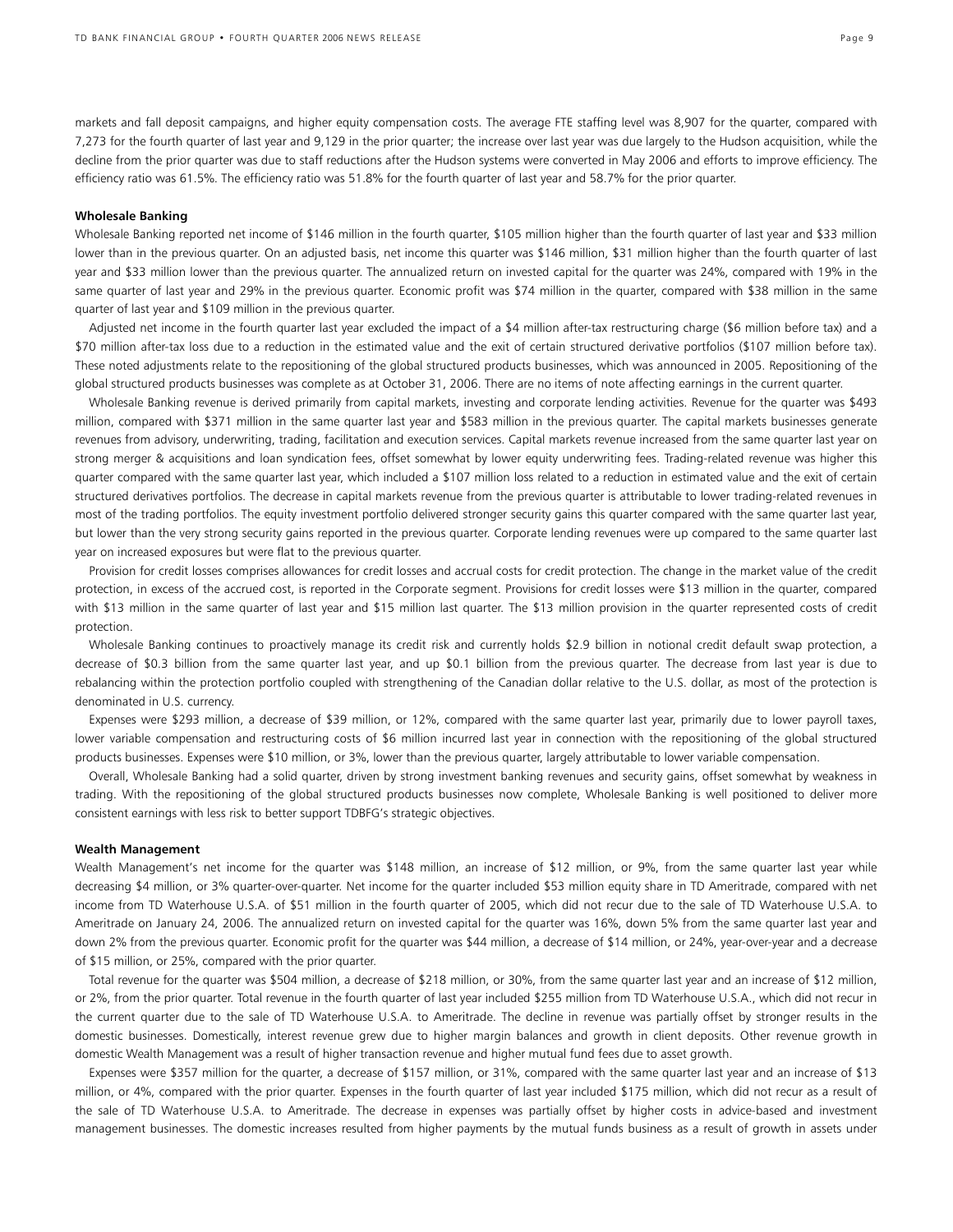management and higher sales force compensation due to growth in the advice-based businesses. The efficiency ratio slightly improved by 0.4% from the same quarter last year, and increased by 0.9% from the prior quarter.

 Assets under management of \$151 billion at October 31, 2006 increased \$21 billion, or 16%, from October 31, 2005 due to market growth and strong sales of mutual funds. Assets under administration totalled \$160 billion at the end of the quarter, decreasing \$155 billion, or 49%, from October 31, 2005, mainly due to the sale of TD Waterhouse U.S.A. to Ameritrade. This was partially offset by significant growth in domestic assets due to the addition of new assets in all businesses combined with market appreciation.

 The slight decline in earnings from the prior quarter was due to a combination of slower equity markets, which impacted transactional volume, and the continued investment in the advice-based business. Assets under management and assets under administration continued to grow in the quarter.

#### **Wealth Management**

|                                      | For the three months ended |         |         | For the twelve months ended |         |  |
|--------------------------------------|----------------------------|---------|---------|-----------------------------|---------|--|
|                                      | Oct. 31                    | Julv 31 | Oct. 31 | Oct. 31                     | Oct. 31 |  |
| (millions of Canadian dollars)       | 2006                       | 2006    | 2005    | 2006                        | 2005    |  |
| Canadian Wealth                      | \$95                       | \$97    | \$85    | \$410                       | \$324   |  |
| TD Ameritrade / TD Waterhouse U.S.A. | 53                         | 55      | ς.      | 180                         | 108     |  |
| Net income                           | \$148                      | 5152    | \$136   | \$590                       | \$432   |  |

#### **Corporate**

Corporate segment reported a net loss of \$96 million for the quarter, compared with a net loss of \$100 million in the same quarter of last year and a net loss of \$127 million in the prior quarter. Adjusted net income for the quarter was \$17 million, compared with an adjusted net income of \$2 million in the same quarter last year and a net loss of \$37 million in the prior quarter. Amortization of intangible assets of \$126 million (\$87 million after-tax), which primarily related to the TD Banknorth acquisition in March 2005 and the Canada Trust acquisition in fiscal 2000, compared with \$135 million (\$86 million after-tax) reported in the same quarter last year, and \$126 million (\$61 million after-tax) in the prior quarter. The current quarter included the initial set up of specific allowance for credit card and overdraft loans of \$28 million (\$18 million after-tax), resulting from a change in the provisioning methodology applied by the Bank. Corporate segment also benefited from securitization gains and interest on income tax refunds, as well as a decrease in unallocated corporate expenses.

 Results for the fourth quarter of 2005 included a \$138 million tax charge related to the TD Waterhouse reorganization, which preceded the transaction with Ameritrade and a \$13 million net interest income charge due to a preferred share redemption premium. These were partially offset by a \$109 million (\$60 million after-tax) recovery related to specific non-core portfolio loan loss recoveries from prior period sectoral provisions and favourable tax items of \$68 million.

The third quarter 2006 results included a decrease of \$24 million in future tax assets due to the negative impact of scheduled reductions in the income tax rate. Corprate segment also benefited from increases in securitization gains, interest on income tax refunds and other income, and lower unallocated corporate expenses, including costs in support of the Bank's first ever U.S. advertising campaign.

# **BASIS OF PREPARATION OF FINANCIAL STATEMENTS**

The Bank's unaudited Consolidated Financial Statements, as presented on pages 11 to 14 of this News Release, have been prepared in accordance with GAAP. However, certain additional disclosures required by GAAP have not been presented in this document. These consolidated financial results should be read in conjunction with the Bank's audited consolidated financial statements for the year ended October 31, 2006. The accounting policies used in the preparation of these consolidated financial results are consistent with those used in the Bank's October 31, 2006 audited consolidated financial statements.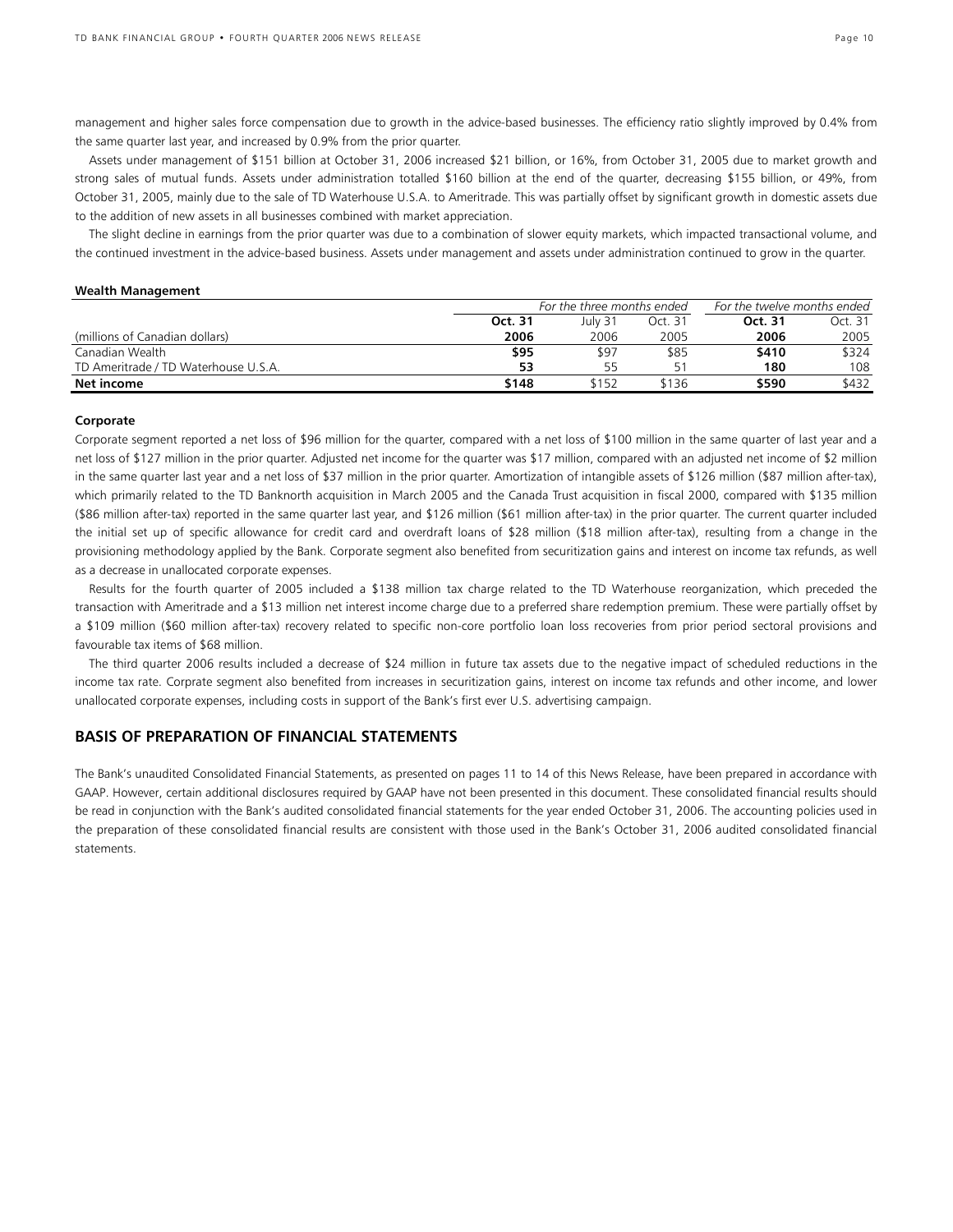# **INTERIM CONSOLIDATED FINANCIAL STATEMENTS** (unaudited)

# **INTERIM CONSOLIDATED BALANCE SHEET** (unaudited)

|                                                                                          |           | As at     |
|------------------------------------------------------------------------------------------|-----------|-----------|
|                                                                                          | Oct. 31   | Oct. 31   |
| (millions of Canadian dollars)                                                           | 2006      | 2005      |
| <b>ASSETS</b>                                                                            |           |           |
| Cash and due from banks                                                                  | \$2,019   | \$1,673   |
| Interest-bearing deposits with banks                                                     | 8,763     | 11,745    |
|                                                                                          | 10,782    | 13,418    |
| <b>Securities</b>                                                                        |           |           |
| Trading                                                                                  | 77,482    | 65,775    |
| Investment                                                                               | 46,976    | 42,321    |
|                                                                                          |           |           |
|                                                                                          | 124,458   | 108,096   |
| Securities purchased under reverse repurchase agreements                                 | 30,961    | 26,375    |
| Loans                                                                                    |           |           |
| Residential mortgages                                                                    | 53,425    | 52,740    |
| Consumer instalment and other personal                                                   | 63,130    | 62,754    |
| Credit card                                                                              | 4,856     | 2,998     |
| Business and government                                                                  | 40,514    | 35,044    |
|                                                                                          | 161,925   | 153,536   |
| Allowance for credit losses                                                              | (1, 317)  | (1, 293)  |
| Loans (net of allowance for credit losses)                                               | 160,608   | 152,243   |
| Other                                                                                    |           |           |
| Customers' liability under acceptances                                                   | 8,676     | 5,989     |
| Investment in TD Ameritrade                                                              | 4,379     |           |
| Trading derivatives                                                                      |           |           |
|                                                                                          | 27,845    | 33,651    |
| Goodwill                                                                                 | 7,396     | 6,518     |
| Other intangibles                                                                        | 1,946     | 2,124     |
| Land, buildings and equipment                                                            | 1,862     | 1,801     |
| Other assets                                                                             | 14,001    | 14,995    |
|                                                                                          | 66,105    | 65,078    |
| <b>Total assets</b>                                                                      | \$392,914 | \$365,210 |
|                                                                                          |           |           |
| <b>LIABILITIES</b>                                                                       |           |           |
| <b>Deposits</b>                                                                          |           |           |
| Personal                                                                                 | \$146,636 | \$131,783 |
| <b>Banks</b>                                                                             | 14,186    | 11,505    |
| Business and government                                                                  | 100,085   | 103,693   |
|                                                                                          | 260,907   | 246,981   |
| Other                                                                                    |           |           |
| Acceptances                                                                              | 8,676     | 5,989     |
|                                                                                          |           |           |
| Obligations related to securities sold short                                             | 27,113    | 24,406    |
| Obligations related to securities sold under repurchase agreements                       | 18,655    | 11,284    |
| Trading derivatives                                                                      | 29,337    | 33,498    |
| Other liabilities                                                                        | 17,461    | 18,545    |
|                                                                                          | 101,242   | 93,722    |
| Subordinated notes and debentures                                                        | 6,900     | 5,138     |
| Liabilities for preferred shares and capital trust securities                            | 1,794     | 1,795     |
| Non-controlling interests in subsidiaries                                                | 2,439     | 1,708     |
| <b>SHAREHOLDERS' EQUITY</b>                                                              |           |           |
| Common shares (millions of shares issued and outstanding: 2006 - 717.4 and 2005 - 711.8) | 6,334     | 5,872     |
| Preferred shares (millions of shares issued and outstanding: 2006 - 17.0 and 2005 - nil) | 425       |           |
| Contributed surplus                                                                      | 66        | 40        |
| Foreign currency translation adjustments                                                 | (918)     | (696)     |
| Retained earnings                                                                        | 13,725    | 10,650    |
|                                                                                          | 19,632    | 15,866    |
|                                                                                          |           |           |
| Total liabilities and shareholders' equity                                               | \$392,914 | \$365,210 |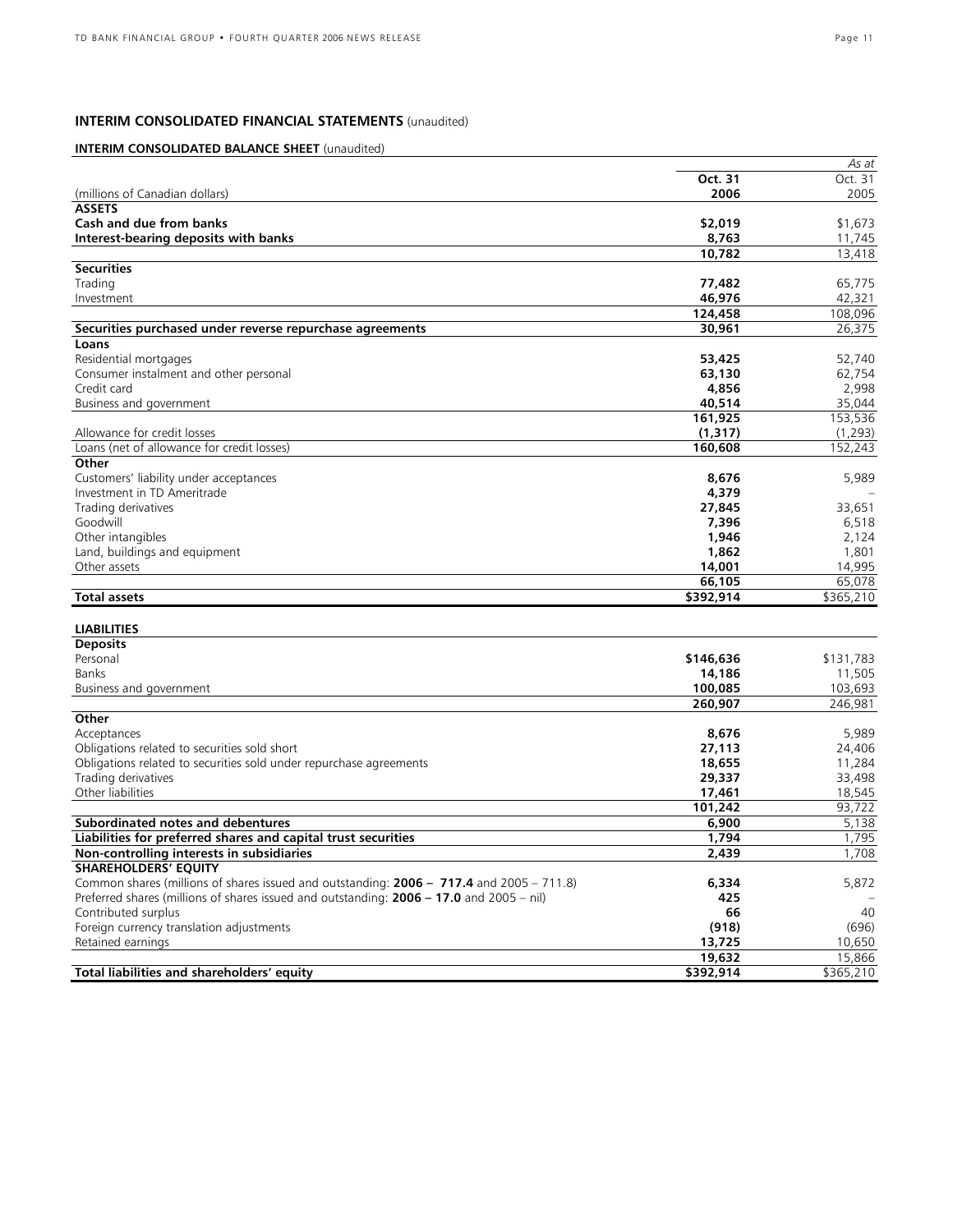# **INTERIM CONSOLIDATED STATEMENT OF INCOME** (unaudited)

|                                                                                              | For the three months ended |         | For the twelve months ended |         |
|----------------------------------------------------------------------------------------------|----------------------------|---------|-----------------------------|---------|
|                                                                                              | Oct. 31                    | Oct. 31 | Oct. 31                     | Oct. 31 |
| (millions of Canadian dollars)                                                               | 2006                       | 2005    | 2006                        | 2005    |
| Interest income                                                                              |                            |         |                             |         |
| Loans                                                                                        | \$3,004                    | \$2,328 | \$10,832                    | \$8,322 |
| Securities<br><b>Dividends</b>                                                               | 232                        |         | 837                         |         |
|                                                                                              |                            | 225     |                             | 927     |
| Interest                                                                                     | 920                        | 792     | 3,598                       | 3,112   |
| Deposits with banks                                                                          | 74                         | 106     | 302                         | 415     |
|                                                                                              | 4,230                      | 3,451   | 15,569                      | 12,776  |
| Interest expense                                                                             |                            |         |                             |         |
| Deposits                                                                                     | 1,957                      | 1,410   | 7,081                       | 5,129   |
| Subordinated notes and debentures                                                            | 96                         | 84      | 388                         | 328     |
| Preferred shares and capital trust securities                                                | 31                         | 47      | 126                         | 147     |
| Other liabilities                                                                            | 432                        | 269     | 1,603                       | 1,164   |
|                                                                                              | 2,516                      | 1,810   | 9,198                       | 6,768   |
| Net interest income                                                                          | 1,714                      | 1,641   | 6,371                       | 6,008   |
| Other income                                                                                 |                            |         |                             |         |
| Investment and securities services                                                           | 497                        | 634     | 2,171                       | 2,417   |
| Credit fees                                                                                  | 110                        | 84      | 371                         | 343     |
| Net investment securities gains                                                              | 87                         | 76      | 305                         | 242     |
|                                                                                              | 98                         |         | 797                         | 147     |
| Trading income (loss)                                                                        |                            | (88)    |                             |         |
| Service charges                                                                              | 246                        | 219     | 937                         | 787     |
| Loan securitizations                                                                         | 97                         | 120     | 346                         | 414     |
| Card services                                                                                | 113                        | 85      | 383                         | 279     |
| Insurance, net of claims                                                                     | 214                        | 210     | 896                         | 826     |
| Trust fees                                                                                   | 31                         | 33      | 130                         | 111     |
| Other                                                                                        | 87                         | 69      | 397                         | 323     |
|                                                                                              | 1,580                      | 1,442   | 6,733                       | 5,889   |
| <b>Total revenues</b>                                                                        | 3,294                      | 3,083   | 13,104                      | 11,897  |
| Provision for (reversal of) credit losses                                                    | 170                        | (15)    | 409                         | 55      |
|                                                                                              |                            |         |                             |         |
| Non-interest expenses                                                                        | 1,116                      | 1,126   | 4,485                       |         |
| Salaries and employee benefits                                                               |                            |         |                             | 4,218   |
| Occupancy, including depreciation                                                            | 187                        | 173     | 701                         | 676     |
| Equipment, including depreciation                                                            | 164                        | 171     | 599                         | 609     |
| Amortization of other intangibles                                                            | 126                        | 135     | 505                         | 546     |
| Restructuring costs                                                                          |                            | 6       | 50                          | 43      |
| Marketing and business development                                                           | 114                        | 116     | 470                         | 469     |
| Brokerage-related fees                                                                       | 35                         | 55      | 164                         | 226     |
| Professional and advisory services                                                           | 141                        | 155     | 510                         | 494     |
| Communications                                                                               | 54                         | 55      | 201                         | 205     |
| Other                                                                                        | 250                        | 211     | 1.042                       | 1,296   |
|                                                                                              | 2,187                      | 2,203   | 8,727                       | 8,782   |
|                                                                                              |                            |         |                             |         |
| Dilution gain, net<br>Income before provision for income taxes, non-controlling interests in |                            |         | 1,559                       |         |
| subsidiaries, net of tax, and equity in net income of associated                             |                            |         |                             |         |
| company                                                                                      | 937                        | 895     | 5,527                       | 3,060   |
| <b>Provision for income taxes</b>                                                            | 175                        | 253     | 874                         | 699     |
|                                                                                              |                            |         |                             |         |
| Non-controlling interests in subsidiaries, net of tax                                        | 48                         | 53      | 184                         | 132     |
| Equity in net income of associated company, net of tax                                       | 48                         |         | 134                         |         |
| Net income                                                                                   | 762                        | 589     | 4,603                       | 2,229   |
| <b>Preferred dividends</b>                                                                   | 5                          |         | 22                          |         |
| Net income available to common shareholders                                                  | \$757                      | \$589   | \$4,581                     | \$2,229 |
| Average number of common shares outstanding (millions)                                       |                            |         |                             |         |
| Basic                                                                                        | 719.7                      | 710.0   | 716.8                       | 691.3   |
| Diluted                                                                                      | 726.0                      | 716.1   | 723.0                       | 696.9   |
| Earnings per share (in dollars)                                                              |                            |         |                             |         |
| Basic                                                                                        | \$1.05                     | \$.83   | \$6.39                      | \$3.22  |
| Diluted                                                                                      | 1.04                       | .82     | 6.34                        | 3.20    |
| Dividends per share (in dollars)                                                             | .48                        | .42     | 1.78                        | 1.58    |
|                                                                                              |                            |         |                             |         |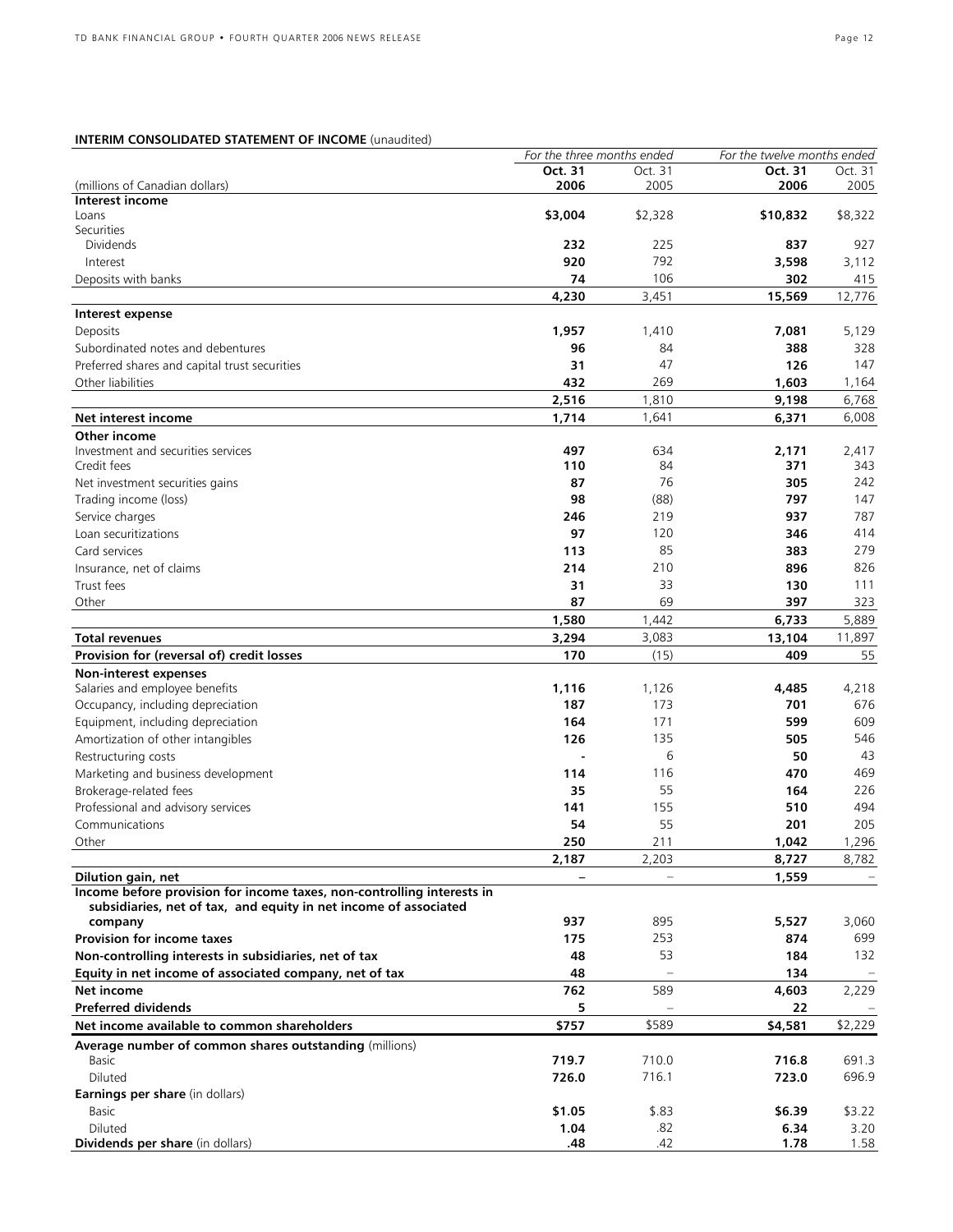# **INTERIM CONSOLIDATED STATEMENT OF CHANGES IN SHAREHOLDERS' EQUITY** (unaudited)

| For the twelve months ended                                                  |                |            |
|------------------------------------------------------------------------------|----------------|------------|
|                                                                              | Oct. 31        | Oct. 31    |
| (millions of Canadian dollars)                                               | 2006           | 2005       |
| <b>Common shares</b>                                                         |                |            |
| Balance at beginning of year                                                 | \$5,872<br>119 | \$3,373    |
| Proceeds from shares issued on exercise of options                           |                | 125<br>380 |
| Shares issued as a result of dividend reinvestment plan                      | 328            |            |
| Impact of shares sold in Wholesale Banking                                   | (20)           | 6          |
| Repurchase of common shares                                                  | (35)           |            |
| Issued on acquisition of TD Banknorth                                        |                | 1,988      |
| Issued on acquisition of VFC                                                 | 70             |            |
| Balance at end of year                                                       | 6,334          | 5,872      |
| <b>Preferred Shares</b>                                                      |                |            |
| Share issues                                                                 | 425            |            |
| Balance at end of year                                                       | 425            |            |
| <b>Contributed surplus</b>                                                   |                |            |
| Balance at beginning of year                                                 | 40             | 20         |
| Stock options                                                                | 26             | 20         |
| Balance at end of year                                                       | 66             | 40         |
| Foreign currency translation adjustments                                     |                |            |
| Balance at beginning of year                                                 | (696)          | (265)      |
| Net foreign exchange losses from investments in subsidiaries and other items | (720)          | (718)      |
| Impact of reduction in investment in TD Waterhouse U.S.A.                    | 66             |            |
| Net foreign exchange gains from hedging activities                           | 641            | 428        |
| Provision for income taxes                                                   | (209)          | (141)      |
| Balance at end of year                                                       | (918)          | (696)      |
| <b>Retained earnings</b>                                                     |                |            |
| Balance at beginning of year                                                 | 10,650         | 9,540      |
| Net income                                                                   | 4,603          | 2,229      |
| Common dividends                                                             | (1, 278)       | (1,098)    |
| Preferred dividends                                                          | (22)           |            |
| Premium paid on repurchase of common shares                                  | (229)          |            |
| Other                                                                        | 1              | (21)       |
| Balance at end of year                                                       | 13,725         | 10,650     |
| Total shareholders' equity                                                   | \$19,632       | \$15,866   |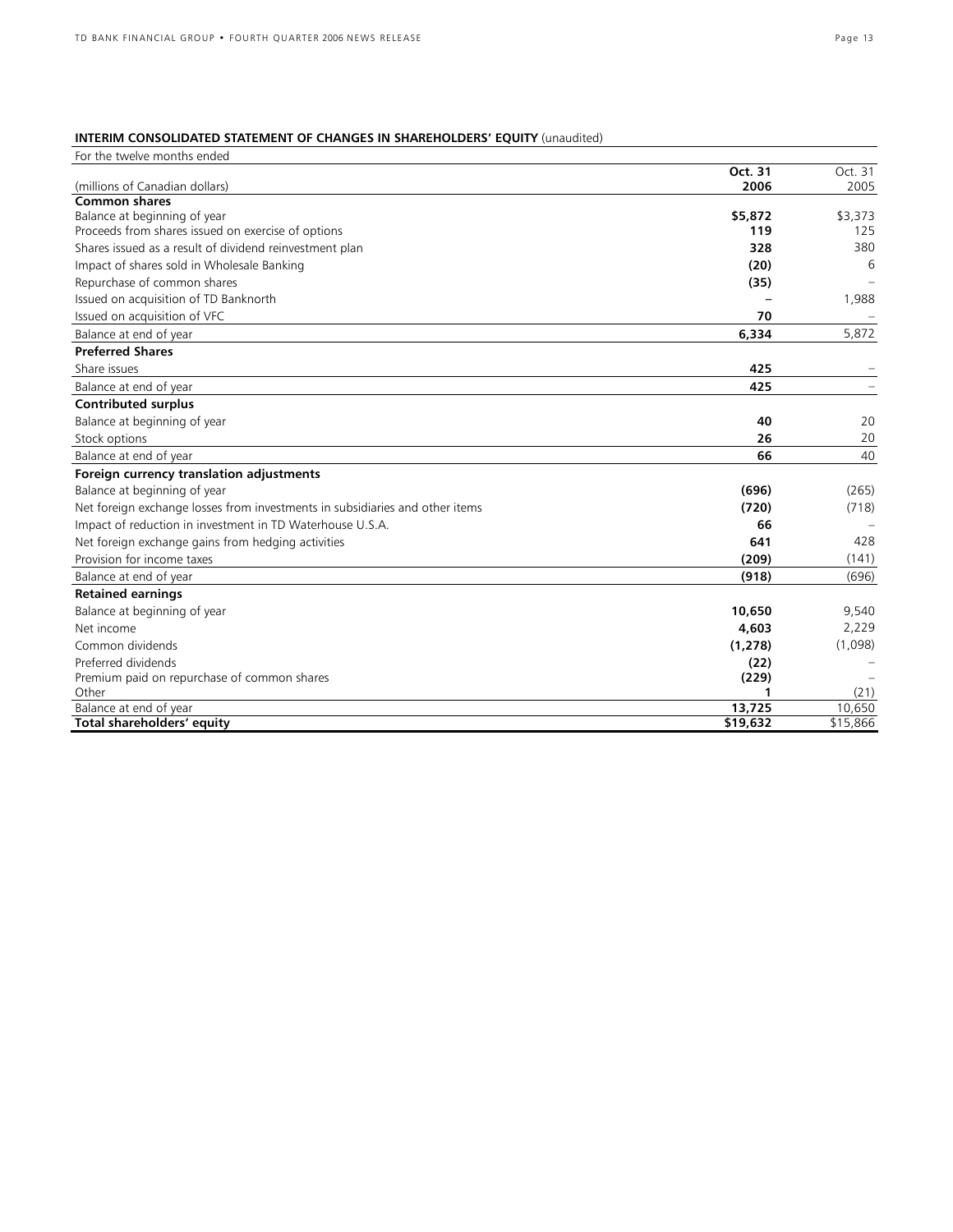# **INTERIM CONSOLIDATED STATEMENT OF CASH FLOWS** (unaudited)

|                                                                                          | For the three months ended | For the twelve months ended |            |            |
|------------------------------------------------------------------------------------------|----------------------------|-----------------------------|------------|------------|
|                                                                                          | Oct. 31                    | Oct. 31                     | Oct. 31    | Oct. 31    |
| (millions of Canadian dollars)                                                           | 2006                       | 2005                        | 2006       | 2005       |
| Cash flows from (used in) operating activities                                           |                            |                             |            |            |
| Net income                                                                               | \$762                      | \$589                       | \$4,603    | \$2,229    |
| Adjustments to determine net cash flows from (used in) operating activities              |                            |                             |            |            |
| Provision for (reversal of) credit losses                                                | 170                        | (15)                        | 409        | 55         |
| Restructuring costs                                                                      | $\qquad \qquad -$          | 6                           | 50         | 43         |
| Depreciation                                                                             | 98                         | 95                          | 343        | 322        |
| Amortization of other intangibles                                                        | 126                        | 135                         | 505        | 546        |
| Stock option                                                                             | 10                         | 4                           | 26         | 20         |
| Dilution gain, net                                                                       | $\overline{\phantom{0}}$   | $\overline{\phantom{0}}$    | (1, 559)   | $\equiv$   |
| Net investment securities gains                                                          | (87)                       | (76)                        | (305)      | (242)      |
| Net gain on securitizations                                                              | (46)                       | (47)                        | (119)      | (166)      |
| Equity in net income of associated company                                               | (48)                       |                             | (134)      |            |
| Non-controlling interests                                                                | 48                         | 53                          | 184        | 132        |
| Future income taxes                                                                      | (76)                       | (154)                       | (17)       | (261)      |
| Changes in operating assets and liabilities                                              |                            |                             |            |            |
| Current income taxes payable                                                             | (14)                       | 241                         | 88         | 2          |
| Interest receivable and payable                                                          | 54                         | 199                         | (146)      | 588        |
| Trading securities                                                                       | (3,749)                    | 6,822                       | (11,707)   | 1,118      |
| Unrealized gains and amounts receivable on derivatives contracts                         | 4,463                      | 534                         | 5,806      | 46         |
| Unrealized losses and amounts payable on derivatives contracts                           | (4,043)                    | (1, 379)                    | (4, 161)   | (375)      |
| Other                                                                                    | 2,831                      | (512)                       | (252)      | 1,205      |
| Net cash from (used in) operating activities                                             | 499                        | 6,495                       | (6, 386)   | 5,262      |
| Cash flows from (used in) financing activities                                           |                            |                             |            |            |
| Change in deposits                                                                       | 5,120                      | (4, 457)                    | 9,246      | 11,169     |
| Securities sold under repurchase agreements                                              | (776)                      | (1)                         | 6,665      | 1,438      |
| Securities sold short                                                                    | 2,960                      | 1,282                       | 2,707      | 5,305      |
| Issue of subordinated notes and debentures                                               | $\overline{\phantom{m}}$   | 270                         | 2,341      | 270        |
| Repayment of subordinated notes and debentures                                           | (28)                       | (665)                       | (978)      | (1, 419)   |
| Subordinated notes and debentures (acquired) sold in Wholesale Banking                   | 7                          | (9)                         | 8          | (3)        |
| Liability for preferred shares and capital trust securities                              | -                          | (403)                       | (1)        | (765)      |
| Translation adjustment on subordinated notes and debentures issued in a foreign currency | 6                          | (28)                        | (45)       | (24)       |
| Common shares issued on exercise of options                                              | 26                         | 31                          | 119        | 125        |
| Common shares (acquired) sold in Wholesale Banking                                       | (36)                       | (7)                         | (20)       | 6          |
| Repurchase of common shares                                                              | (35)                       |                             | (35)       |            |
| Dividends paid in cash on common shares                                                  | (321)                      | (194)                       | (950)      | (718)      |
| Premium paid on common shares                                                            | (229)                      |                             | (229)      |            |
| Issuance of preferred shares                                                             |                            |                             | 425        |            |
| Dividends paid on preferred shares                                                       | (5)                        |                             | (22)       |            |
| Net cash from financing activities                                                       | 6,689                      | (4, 181)                    | 19,231     | 15,384     |
| Cash flows from (used in) investing activities                                           |                            |                             |            |            |
| Interest-bearing deposits with banks                                                     | 1,473                      | (1,438)                     | 2,982      | (4, 111)   |
| Activity in investment securities                                                        |                            |                             |            |            |
| Purchases                                                                                | (40, 446)                  | (43, 286)                   | (132,903)  | (211, 782) |
| Proceeds from maturities                                                                 | 34,103                     | 38,798                      | 112,962    | 193,415    |
| Proceeds from sales                                                                      | 2,996                      | 2,952                       | 18,599     | 14,010     |
| Activity in lending activities                                                           |                            |                             |            |            |
| Origination and acquisitions                                                             | (39, 358)                  | (17, 895)                   | (132, 864) | (78, 655)  |
| Proceeds from maturities                                                                 | 31,737                     | 15,351                      | 113,477    | 62,956     |
| Proceeds from sales                                                                      | 116                        | 1,853                       | 2,691      | 4,541      |
| Proceeds from loan securitizations                                                       | 5,473                      | 1,743                       | 9,939      | 7,365      |
| Land, buildings and equipment                                                            | (95)                       | (123)                       | (494)      | (814)      |
| Securities purchased under reverse repurchase agreements                                 | (3, 107)                   | (751)                       | (4, 578)   | (4, 487)   |
| TD Banknorth share repurchase program                                                    |                            |                             | (290)      | (603)      |
| Acquisitions and dispositions less cash and cash equivalents acquired                    | (13)                       |                             | (1,980)    | (2, 184)   |
| Net cash used in investing activities                                                    | (7, 121)                   | (2,796)                     | (12, 459)  | (20, 349)  |
| Effect of exchange rate changes on cash and cash equivalents                             | (6)                        | (17)                        | (40)       | (28)       |
| Net increase (decrease) in cash and cash equivalents                                     | 61                         | (499)                       | 346        | 269        |
| Cash and cash equivalents at beginning of period                                         | 1,958                      | 2,172                       | 1,673      | 1,404      |
| Cash and cash equivalents at end of period, represented by cash and                      |                            |                             |            |            |
| due from banks                                                                           | \$2,019                    | \$1,673                     | \$2,019    | \$1,673    |
| Supplementary disclosure of cash flow information                                        |                            |                             |            |            |
| Amount of interest paid during the period                                                | \$2,272                    | \$1,560                     | \$9,085    | \$6,433    |
| Amount of income taxes paid during the period                                            | 290                        | 195                         | 968        | 968        |
|                                                                                          |                            |                             |            |            |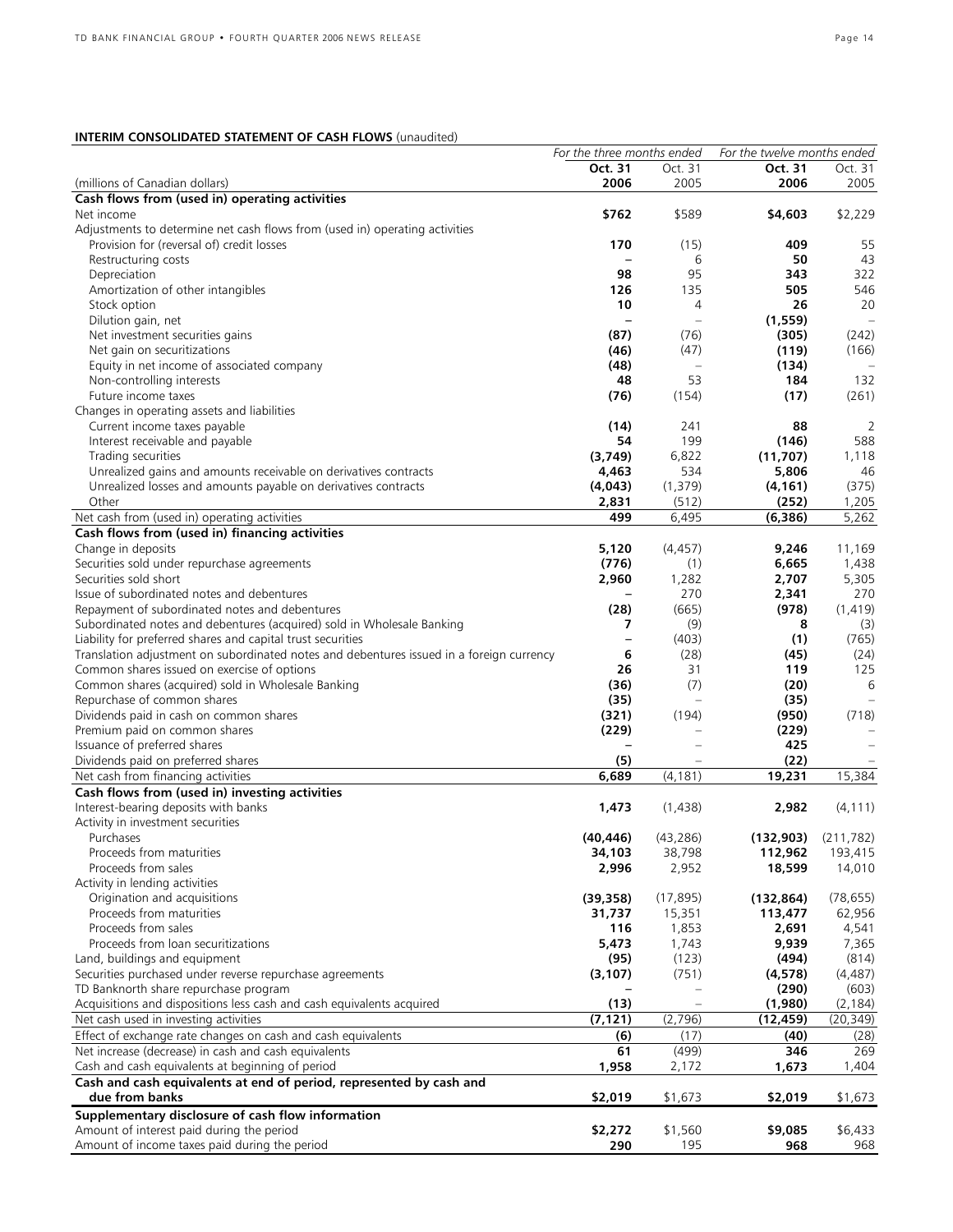# **APPENDIX A**

The Bank's operations and activities are organized around the following businesses: Canadian Personal and Commercial Banking, U.S. Personal and Commercial Banking, Wholesale Banking and Wealth Management. Results for these segments for the three and twelve months ended October 31 are presented in the following tables:

# **Results by Business Segment**

|                                |                          |                |                 | <b>U.S. Personal</b> |                |                      |         |            |         |                        |         |         |
|--------------------------------|--------------------------|----------------|-----------------|----------------------|----------------|----------------------|---------|------------|---------|------------------------|---------|---------|
|                                | <b>Canadian Personal</b> |                |                 | and                  |                |                      |         |            |         |                        |         |         |
|                                | and Commercial           |                |                 | Commercial           |                | Wholesale            |         | Wealth     |         |                        |         |         |
| (millions of Canadian dollars) |                          | <b>Banking</b> |                 | <b>Banking</b>       |                | Banking <sup>1</sup> |         | Management |         | Corporate <sup>1</sup> |         | Total   |
|                                | Oct. 31                  | Oct. 31        | Oct. 31 Oct. 31 |                      | Oct. 31        | Oct. 31              | Oct. 31 | Oct. 31    | Oct. 31 | Oct. 31                | Oct. 31 | Oct. 31 |
| For the three months ended     | 2006                     | 2005           | 2006            | 2005                 | 2006           | 2005                 | 2006    | 2005       | 2006    | 2005                   | 2006    | 2005    |
| Net interest income            | \$1,295                  | \$1,129        | \$337           | \$298                | \$138          | \$234                | \$69    | \$175      | \$(125) | \$(195)                | \$1,714 | \$1,641 |
| Other income                   | 653                      | 600            | 141             | 119                  | 355            | 137                  | 435     | 547        | (4)     | 39                     | 1,580   | ,442    |
| Total revenue                  | 1,948                    | 1,729          | 478             | 417                  | 493            | 371                  | 504     | 722        | (129)   | (156)                  | 3,294   | 3,083   |
| Provision for (reversal of)    |                          |                |                 |                      |                |                      |         |            |         |                        |         |         |
| credit losses                  | 132                      | 97             | 15              |                      | 13             | 13                   |         |            | 10      | (132)                  | 170     | (15)    |
| Non-interest expenses          | 1,068                    | 968            | 294             | 216                  | 293            | 332                  | 357     | 514        | 175     | 173                    | 2,187   | 2,203   |
| Income (loss) before provision |                          |                |                 |                      |                |                      |         |            |         |                        |         |         |
| for (benefit of) income taxes  | 748                      | 664            | 169             | 194                  | 187            | 26                   | 147     | 208        | (314)   | (197)                  | 937     | 895     |
| Provision for (benefit of)     |                          |                |                 |                      |                |                      |         |            |         |                        |         |         |
| income taxes                   | 247                      | 221            | 55              | 72                   | 41             | (15)                 | 52      | 72         | (220)   | (97)                   | 175     | 253     |
| Non-controlling interests      |                          |                | 51              | 53                   |                |                      |         |            | (3)     |                        | 48      | 53      |
| Equity in net income of        |                          |                |                 |                      |                |                      |         |            |         |                        |         |         |
| associated company,            |                          |                |                 |                      |                |                      |         |            |         |                        |         |         |
| net of tax                     |                          |                |                 |                      |                |                      | 53      |            | (5)     |                        | 48      |         |
| Net income (loss)              | \$501                    | \$443          | \$63            | \$69                 | \$146          | \$41                 | \$148   | \$136      | \$(96)  | \$(100)                | \$762   | \$589   |
| Total assets (billions of      |                          |                |                 |                      |                |                      |         |            |         |                        |         |         |
| Canadian dollars)              |                          |                |                 |                      |                |                      |         |            |         |                        |         |         |
| - balance sheet                | \$138.7                  | \$131.0        | \$43.5          |                      | \$35.7 \$163.9 | \$156.7              | \$13.6  | \$25.6     | \$33.2  | \$16.2                 | \$392.9 | \$365.2 |
| - securitized                  | 43.2                     | 34.5           |                 |                      |                |                      |         |            | (15.2)  | (10.6)                 | 28      | 23.9    |

|                                |                                     |                        | <b>U.S. Personal</b>   |       |                |         |            |                          |                        |                   |         |         |
|--------------------------------|-------------------------------------|------------------------|------------------------|-------|----------------|---------|------------|--------------------------|------------------------|-------------------|---------|---------|
|                                | Canadian Personal<br>and Commercial |                        | and<br>Commercial      |       |                |         |            |                          |                        |                   |         |         |
|                                |                                     |                        |                        |       | Wholesale      |         | Wealth     |                          |                        |                   |         |         |
| (millions of Canadian dollars) | <b>Banking</b>                      |                        | <b>Banking</b>         |       | <b>Banking</b> |         | Management |                          | Corporate <sup>1</sup> |                   |         | Total   |
|                                | Oct. 31                             | Oct. 31                | <b>Oct. 31 Oct. 31</b> |       | Oct. 31        | Oct. 31 | Oct. 31    | Oct. 31                  | Oct. 31                | Oct. 31           | Oct. 31 | Oct. 31 |
| For the twelve months ended    | 2006                                | 2005                   | 2006                   | 2005  | 2006           | 2005    | 2006       | 2005                     | 2006                   | 2005              | 2006    | 2005    |
| Net interest income            | \$4,879                             | \$4,342                | \$1,290                | \$705 | \$479          | \$977   | \$377      | \$643                    | \$(654)                | \$(659)           | \$6,371 | \$6,008 |
| Other income                   | 2,573                               | 2,361                  | 490                    | 299   | 1,792          | 1,011   | 1,883      | 2,103                    | 1,554                  | 115               | 8,292   | 5,889   |
| Total revenue                  | 7,452                               | 6,703                  | 1,780                  | ,004  | 2,271          | 1,988   | 2,260      | 2,746                    | 900                    | (544)             | 14,663  | 11,897  |
| Provision for (reversal of)    |                                     |                        |                        |       |                |         |            |                          |                        |                   |         |         |
| credit losses                  | 413                                 | 373                    | 40                     | 4     | 68             | 52      |            | -                        | (112)                  | (374)             | 409     | 55      |
| Non-interest expenses          | 4,086                               | 3,773                  | 1,087                  | 549   | 1,312          | 1,325   | 1,575      | 2,083                    | 667                    | 1,052             | 8,727   | 8,782   |
| Income (loss) before provision |                                     |                        |                        |       |                |         |            |                          |                        |                   |         |         |
| for (benefit of) income taxes  | 2,953                               | 2,557                  | 653                    | 451   | 891            | 611     | 685        | 663                      | 345                    | (1,222)           | 5,527   | 3,060   |
| Provision for (benefit of)     |                                     |                        |                        |       |                |         |            |                          |                        |                   |         |         |
| income taxes                   | 987                                 | 855                    | 222                    | 161   | 262            | 189     | 242        | 231                      | (839)                  | (737)             | 874     | 699     |
| Non-controlling interests      |                                     | $\qquad \qquad \qquad$ | 195                    | 132   | -              |         |            | $\overline{\phantom{m}}$ | (11)                   | $\qquad \qquad =$ | 184     | 132     |
| Equity in net income of        |                                     |                        |                        |       |                |         |            |                          |                        |                   |         |         |
| associated company,            |                                     |                        |                        |       |                |         |            |                          |                        |                   |         |         |
| net of tax                     |                                     |                        |                        |       |                |         | 147        |                          | (13)                   |                   | 134     |         |
| Net income (loss)              | \$1,966                             | \$1,702                | \$236                  | \$158 | \$629          | \$422   | \$590      | \$432                    | \$1,182                | \$ (485)          | \$4,603 | \$2,229 |

1 The taxable equivalent basis adjustment is reflected primarily in the Wholesale Banking segment's results and eliminated in the Corporate segment.